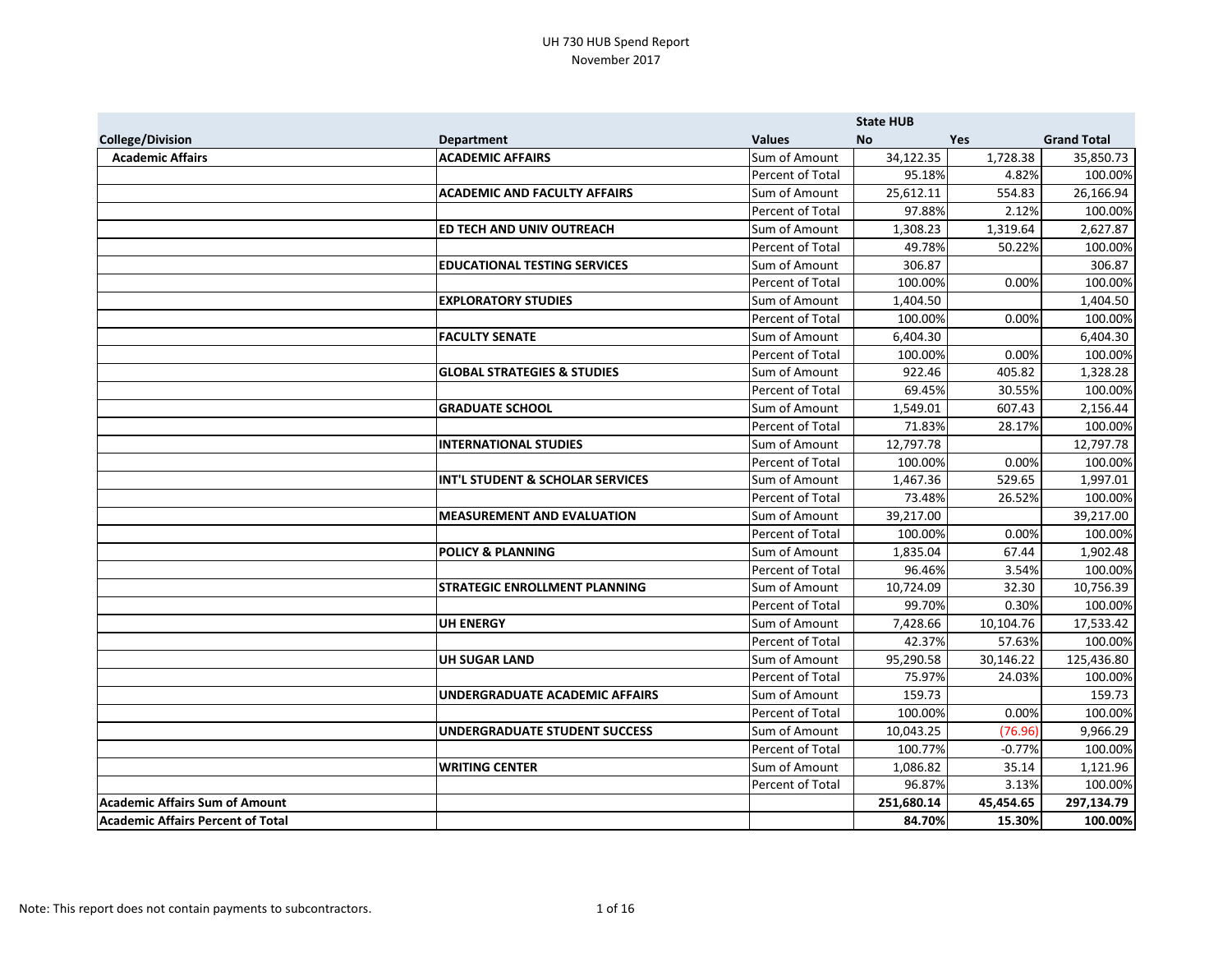|                                   |                                                     |                  | <b>State HUB</b> |            |                    |
|-----------------------------------|-----------------------------------------------------|------------------|------------------|------------|--------------------|
| <b>College/Division</b>           | <b>Department</b>                                   | <b>Values</b>    | <b>No</b>        | <b>Yes</b> | <b>Grand Total</b> |
| <b>Administration and Finance</b> | <b>ADMINISTRATION &amp; FINANCE</b>                 | Sum of Amount    | 101,650.60       | 12,428.88  | 114,079.48         |
|                                   |                                                     | Percent of Total | 89.11%           | 10.89%     | 100.00%            |
|                                   | <b>AUXILIARY SERVICES OPERATIONS</b>                | Sum of Amount    | 19,082.28        | 4,341.98   | 23,424.26          |
|                                   |                                                     | Percent of Total | 81.46%           | 18.54%     | 100.00%            |
|                                   | <b>BUDGET</b>                                       | Sum of Amount    | 438.42           |            | 438.42             |
|                                   |                                                     | Percent of Total | 100.00%          | 0.00%      | 100.00%            |
|                                   | <b>BUSINESS SERVICES</b>                            | Sum of Amount    | 530.95           | 444.47     | 975.42             |
|                                   |                                                     | Percent of Total | 54.43%           | 45.57%     | 100.00%            |
|                                   | <b>BUSINESS SERVICES III</b>                        | Sum of Amount    | 10,762.58        | 1,061.26   | 11,823.84          |
|                                   |                                                     | Percent of Total | 91.02%           | 8.98%      | 100.00%            |
|                                   | <b>CENTRAL FACILITY SERVICES</b>                    | Sum of Amount    | 10,855.89        | 2,825.07   | 13,680.96          |
|                                   |                                                     | Percent of Total | 79.35%           | 20.65%     | 100.00%            |
|                                   | <b>COUGAR CARD</b>                                  | Sum of Amount    | 7,268.45         | 443.42     | 7,711.87           |
|                                   |                                                     | Percent of Total | 94.25%           | 5.75%      | 100.00%            |
|                                   | <b>CULLEN PERFORMANCE HALL</b>                      | Sum of Amount    | 84,908.72        | 1,357.30   | 86,266.02          |
|                                   |                                                     | Percent of Total | 98.43%           | 1.57%      | 100.00%            |
|                                   | DEPT OF PUBLIC SAFETY ADMINIST                      | Sum of Amount    | 25,973.00        |            | 25,973.00          |
|                                   |                                                     | Percent of Total | 100.00%          | 0.00%      | 100.00%            |
|                                   | <b>EMERGENCY MANAGEMENT</b>                         | Sum of Amount    | 173.92           | 291.74     | 465.66             |
|                                   |                                                     | Percent of Total | 37.35%           | 62.65%     | 100.00%            |
|                                   | <b>ENTERPRISE SYSTEMS</b>                           | Sum of Amount    | 499,966.90       | 101,809.69 | 601,776.59         |
|                                   |                                                     | Percent of Total | 83.08%           | 16.92%     | 100.00%            |
|                                   | <b>ENV HEALTH &amp; LIFE SAFETY</b>                 | Sum of Amount    | 1,952.98         | 310.92     | 2,263.90           |
|                                   |                                                     | Percent of Total | 86.27%           | 13.73%     | 100.00%            |
|                                   | <b>FACILITIES MANAGEMENT</b>                        | Sum of Amount    | 83,782.25        | 1,344.34   | 85,126.59          |
|                                   |                                                     | Percent of Total | 98.42%           | 1.58%      | 100.00%            |
|                                   | <b>FACILITIES OPERATION &amp; MAINT</b>             | Sum of Amount    | 2,556.74         |            | 2,556.74           |
|                                   |                                                     | Percent of Total | 100.00%          | 0.00%      | 100.00%            |
|                                   | <b>FACILITIES PLANNING &amp; CONSTRUCTION</b>       | Sum of Amount    | 10,783,021.90    | 913,716.10 | 11,696,738.00      |
|                                   |                                                     | Percent of Total | 92.19%           | 7.81%      | 100.00%            |
|                                   | <b>FACILITIES/CONSTRUCTION MGMT ADMIN</b>           | Sum of Amount    | 332.00           | 49.49      | 381.49             |
|                                   |                                                     | Percent of Total | 87.03%           | 12.97%     | 100.00%            |
|                                   | <b>FINANCE-A&amp;F</b>                              | Sum of Amount    | 8,576.03         | 496.07     | 9,072.10           |
|                                   |                                                     | Percent of Total | 94.53%           | 5.47%      | 100.00%            |
|                                   | <b>HIGH PERFORMANCE &amp; COMPUTING &amp; NETWK</b> | Sum of Amount    | 600.93           | 1,173.50   | 1,774.43           |
|                                   |                                                     | Percent of Total | 33.87%           | 66.13%     | 100.00%            |
|                                   | <b>HUMAN RESOURCES</b>                              | Sum of Amount    | 41,777.12        | 5,071.84   | 46,848.96          |
|                                   |                                                     | Percent of Total | 89.17%           | 10.83%     | 100.00%            |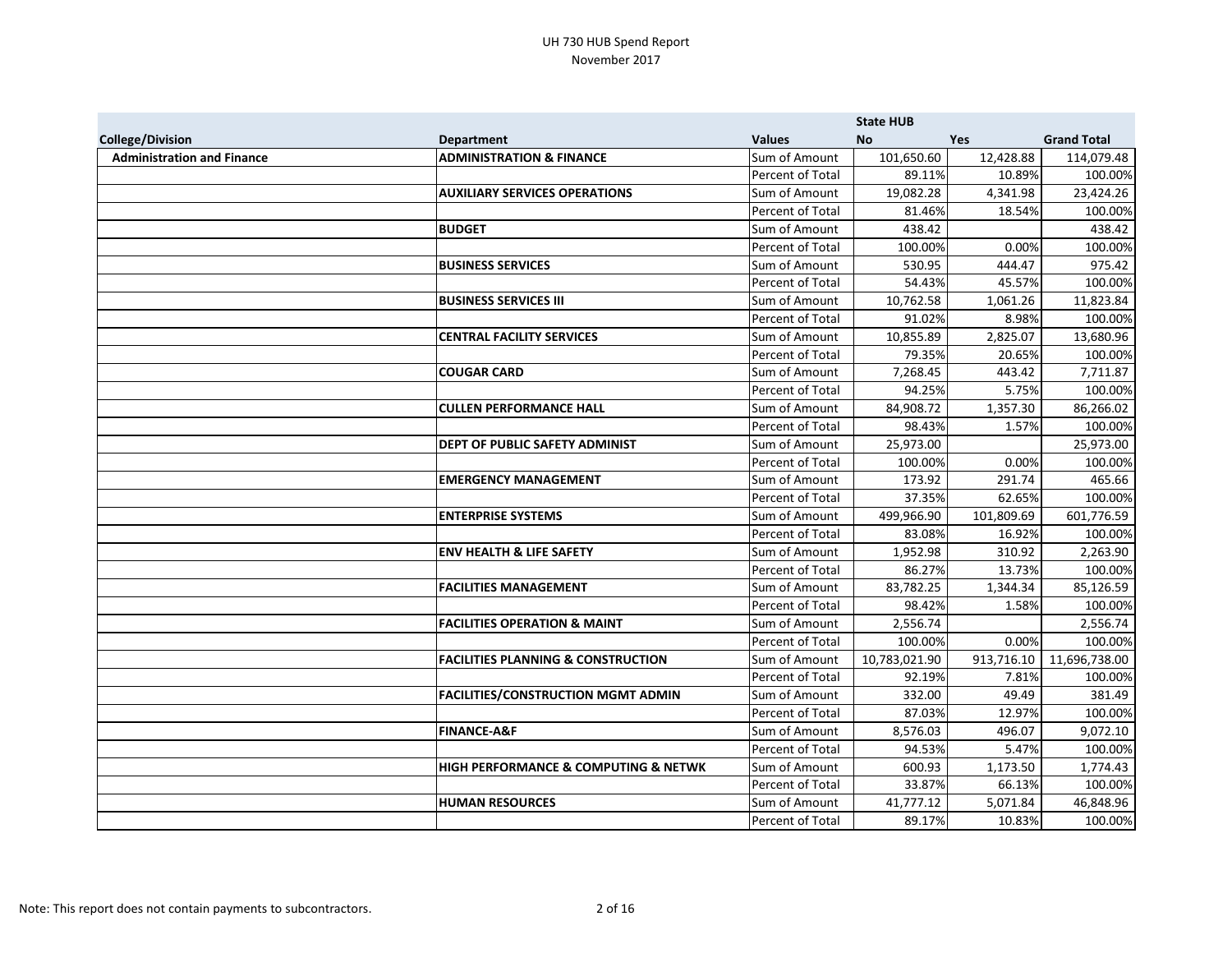|                                   |                                                |                  | <b>State HUB</b> |            |                    |
|-----------------------------------|------------------------------------------------|------------------|------------------|------------|--------------------|
| <b>College/Division</b>           | <b>Department</b>                              | <b>Values</b>    | <b>No</b>        | Yes        | <b>Grand Total</b> |
| <b>Administration and Finance</b> | <b>INACTIVE-BUSINESS SERVICES OPERATIONS</b>   | Sum of Amount    | 54.80            | 251.99     | 306.79             |
|                                   |                                                | Percent of Total | 17.86%           | 82.14%     | 100.00%            |
|                                   | <b>INACTIVE-EXEC DIR PROCUR/AUX</b>            | Sum of Amount    | 630.90           | 79.99      | 710.89             |
|                                   |                                                | Percent of Total | 88.75%           | 11.25%     | 100.00%            |
|                                   | <b>INST - BUDGET</b>                           | Sum of Amount    | 13,476.48        |            | 13,476.48          |
|                                   |                                                | Percent of Total | 100.00%          | 0.00%      | 100.00%            |
|                                   | <b>INST - BUSINESS SERVICES</b>                | Sum of Amount    | 139,045.85       |            | 139,045.85         |
|                                   |                                                | Percent of Total | 100.00%          | 0.00%      | 100.00%            |
|                                   | <b>INST - FINANCE</b>                          | Sum of Amount    | 1,383.00         |            | 1,383.00           |
|                                   |                                                | Percent of Total | 100.00%          | 0.00%      | 100.00%            |
|                                   | <b>INST - FINANCIAL ACCOUNTING</b>             | Sum of Amount    | 837.70           | 60,525.00  | 61,362.70          |
|                                   |                                                | Percent of Total | 1.37%            | 98.63%     | 100.00%            |
|                                   | <b>KUHF RADIO</b>                              | Sum of Amount    | 98,384.92        | 15,560.71  | 113,945.63         |
|                                   |                                                | Percent of Total | 86.34%           | 13.66%     | 100.00%            |
|                                   | <b>MINOR AND PLANNED PROJECTS</b>              | Sum of Amount    | 70,384.73        | 25,498.80  | 95,883.53          |
|                                   |                                                | Percent of Total | 73.41%           | 26.59%     | 100.00%            |
|                                   | <b>MINOR IN-HOUSE CONSTRUCTION</b>             | Sum of Amount    | 3,862.86         | 12,152.00  | 16,014.86          |
|                                   |                                                | Percent of Total | 24.12%           | 75.88%     | 100.00%            |
|                                   | <b>OFFICE EQUAL OPPORTUNITY SRVS</b>           | Sum of Amount    | 239.08           |            | 239.08             |
|                                   |                                                | Percent of Total | 100.00%          | 0.00%      | 100.00%            |
|                                   | <b>PARKING &amp; TRANSPORTATION OPERATIONS</b> | Sum of Amount    | 41,936.91        | 16,760.02  | 58,696.93          |
|                                   |                                                | Percent of Total | 71.45%           | 28.55%     | 100.00%            |
|                                   | <b>PHY PLANT-AUTOMOTIVE</b>                    | Sum of Amount    | 16,761.64        | 2,755.17   | 19,516.81          |
|                                   |                                                | Percent of Total | 85.88%           | 14.12%     | 100.00%            |
|                                   | PHY PLANT-GROUNDS MAINT                        | Sum of Amount    | 22,107.94        | 138.52     | 22,246.46          |
|                                   |                                                | Percent of Total | 99.38%           | 0.62%      | 100.00%            |
|                                   | <b>PHY PLANT-SOLID WASTE</b>                   | Sum of Amount    | 7,645.24         | 273.63     | 7,918.87           |
|                                   |                                                | Percent of Total | 96.54%           | 3.46%      | 100.00%            |
|                                   | <b>PHYSICAL PLANT</b>                          | Sum of Amount    | 88,936.05        | 663,688.64 | 752,624.69         |
|                                   |                                                | Percent of Total | 11.82%           | 88.18%     | 100.00%            |
|                                   | PLANNING                                       | Sum of Amount    |                  | 2,924.38   | 2,924.38           |
|                                   |                                                | Percent of Total | 0.00%            | 100.00%    | 100.00%            |
|                                   | <b>POLICE</b>                                  | Sum of Amount    | 41,251.54        | 1,851.73   | 43,103.27          |
|                                   |                                                | Percent of Total | 95.70%           | 4.30%      | 100.00%            |
|                                   | <b>POSTAL SERVICES OPERATIONS</b>              | Sum of Amount    | 6,237.64         | 50.00      | 6,287.64           |
|                                   |                                                | Percent of Total | 99.20%           | 0.80%      | 100.00%            |
|                                   | <b>PRINTING OPERATIONS</b>                     | Sum of Amount    | 32,792.74        | 50.00      | 32,842.74          |
|                                   |                                                | Percent of Total | 99.85%           | 0.15%      | 100.00%            |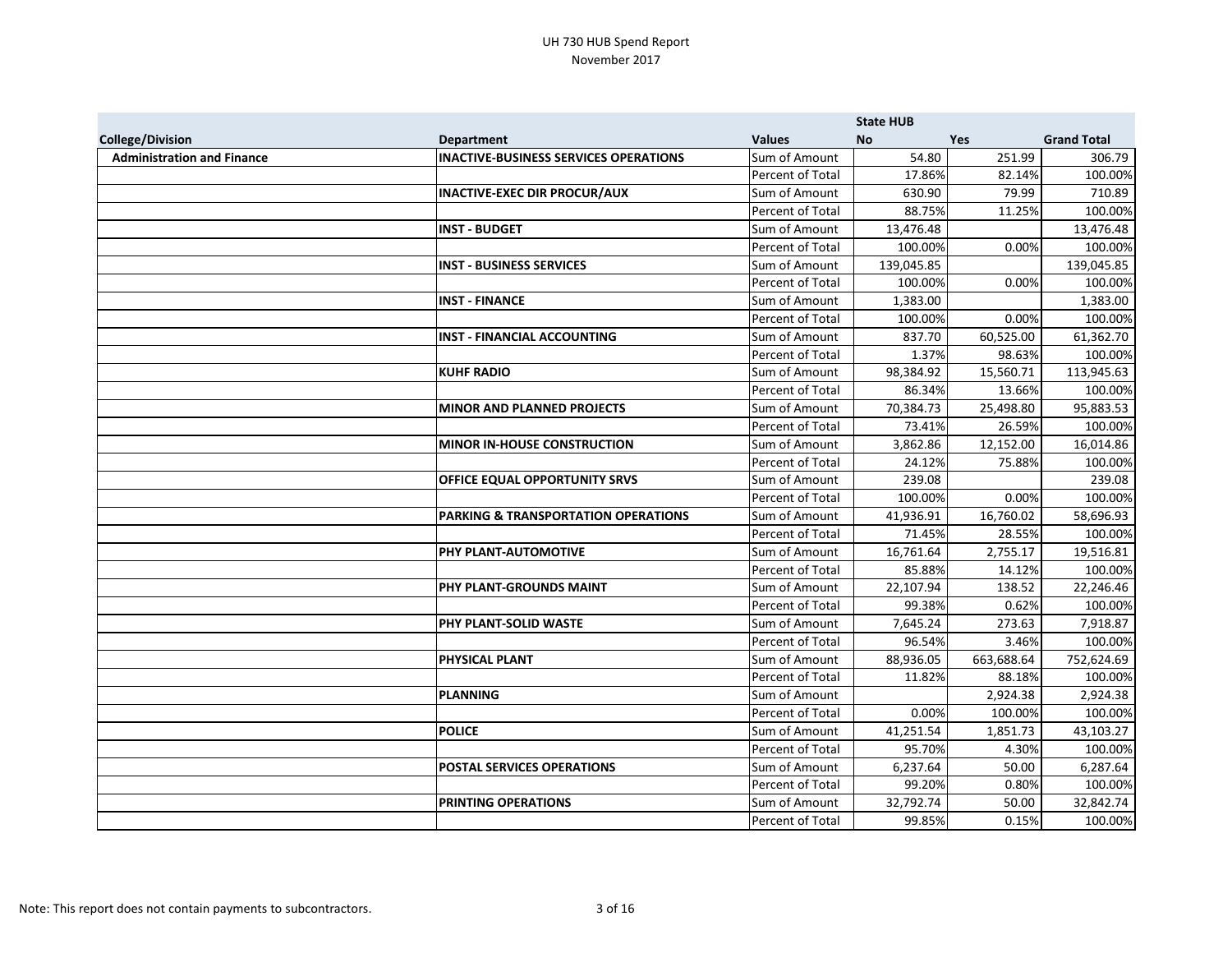|                                                    |                                          |                  | <b>State HUB</b> |              |                    |
|----------------------------------------------------|------------------------------------------|------------------|------------------|--------------|--------------------|
| <b>College/Division</b>                            | <b>Department</b>                        | <b>Values</b>    | <b>No</b>        | Yes          | <b>Grand Total</b> |
| <b>Administration and Finance</b>                  | <b>PUBLIC ART</b>                        | Sum of Amount    | 1,367.87         |              | 1,367.87           |
|                                                    |                                          | Percent of Total | 100.00%          | 0.00%        | 100.00%            |
|                                                    | <b>PUBLIC SAFETY SYSTEMS</b>             | Sum of Amount    | 2,850.95         | 1,998.00     | 4,848.95           |
|                                                    |                                          | Percent of Total | 58.80%           | 41.20%       | 100.00%            |
|                                                    | <b>PURCHASED UTILITIES</b>               | Sum of Amount    | 1,125.00         |              | 1,125.00           |
|                                                    |                                          | Percent of Total | 100.00%          | 0.00%        | 100.00%            |
|                                                    | <b>REAL ESTATE SERVICES</b>              | Sum of Amount    | 11,572.00        |              | 11,572.00          |
|                                                    |                                          | Percent of Total | 100.00%          | 0.00%        | 100.00%            |
|                                                    | <b>RISK MANAGEMENT</b>                   | Sum of Amount    | 203.79           |              | 203.79             |
|                                                    |                                          | Percent of Total | 100.00%          | 0.00%        | 100.00%            |
|                                                    | <b>SERVICE LEVEL AGREEMENT</b>           | Sum of Amount    | 14,955.92        | 170,132.16   | 185,088.08         |
|                                                    |                                          | Percent of Total | 8.08%            | 91.92%       | 100.00%            |
|                                                    | <b>STUDENT BUSINESS SERVICES</b>         | Sum of Amount    | 17,505.58        | 706.28       | 18,211.86          |
|                                                    |                                          | Percent of Total | 96.12%           | 3.88%        | 100.00%            |
|                                                    | <b>TECHNOLOGY SERVICES &amp; SUPPORT</b> | Sum of Amount    | 172,372.45       | 25,760.62    | 198,133.07         |
|                                                    |                                          | Percent of Total | 87.00%           | 13.00%       | 100.00%            |
|                                                    | TV PUBLIC BROADCASTING                   | Sum of Amount    | 77,098.02        | 11,199.65    | 88,297.67          |
|                                                    |                                          | Percent of Total | 87.32%           | 12.68%       | 100.00%            |
|                                                    | UH SPORTS & ENTERTAINMENT SVC            | Sum of Amount    | 360,959.49       |              | 360,959.49         |
|                                                    |                                          | Percent of Total | 100.00%          | 0.00%        | 100.00%            |
|                                                    | <b>UIT SECURITY</b>                      | Sum of Amount    | 228.25           | 8,592.61     | 8,820.86           |
|                                                    |                                          | Percent of Total | 2.59%            | 97.41%       | 100.00%            |
|                                                    | UNIV PROPERTY SERVICES OPERATIONS        | Sum of Amount    | 321,417.00       |              | 321,417.00         |
|                                                    |                                          | Percent of Total | 100.00%          | 0.00%        | 100.00%            |
|                                                    | UNIVERSITY INFORMATION TECHNOLOGY        | Sum of Amount    | 14,381.74        | 114.34       | 14,496.08          |
|                                                    |                                          | Percent of Total | 99.21%           | 0.79%        | 100.00%            |
| <b>Administration and Finance Sum of Amount</b>    |                                          |                  | 13,266,219.74    | 2,068,230.31 | 15,334,450.05      |
| <b>Administration and Finance Percent of Total</b> |                                          |                  | 86.51%           | 13.49%       | 100.00%            |
| <b>Architecture</b>                                | <b>ARCHITECTURE</b>                      | Sum of Amount    | 342.97           | 264.99       | 607.96             |
|                                                    |                                          | Percent of Total | 56.41%           | 43.59%       | 100.00%            |
|                                                    | <b>DEAN, ARCHITECTURE</b>                | Sum of Amount    | 35,168.74        | 5,071.69     | 40,240.43          |
|                                                    |                                          | Percent of Total | 87.40%           | 12.60%       | 100.00%            |
| <b>Architecture Sum of Amount</b>                  |                                          |                  | 35,511.71        | 5,336.68     | 40,848.39          |
| <b>Architecture Percent of Total</b>               |                                          |                  | 86.94%           | 13.06%       | 100.00%            |
| <b>Business Administration</b>                     | <b>ACCOUNTANCY AND TAXATION</b>          | Sum of Amount    | 2,446.46         | 4,721.63     | 7,168.09           |
|                                                    |                                          | Percent of Total | 34.13%           | 65.87%       | 100.00%            |
|                                                    | <b>ACCOUNTING CERTIFICATE PROGRAM</b>    | Sum of Amount    | 772.95           | 1,393.16     | 2,166.11           |
|                                                    |                                          | Percent of Total | 35.68%           | 64.32%       | 100.00%            |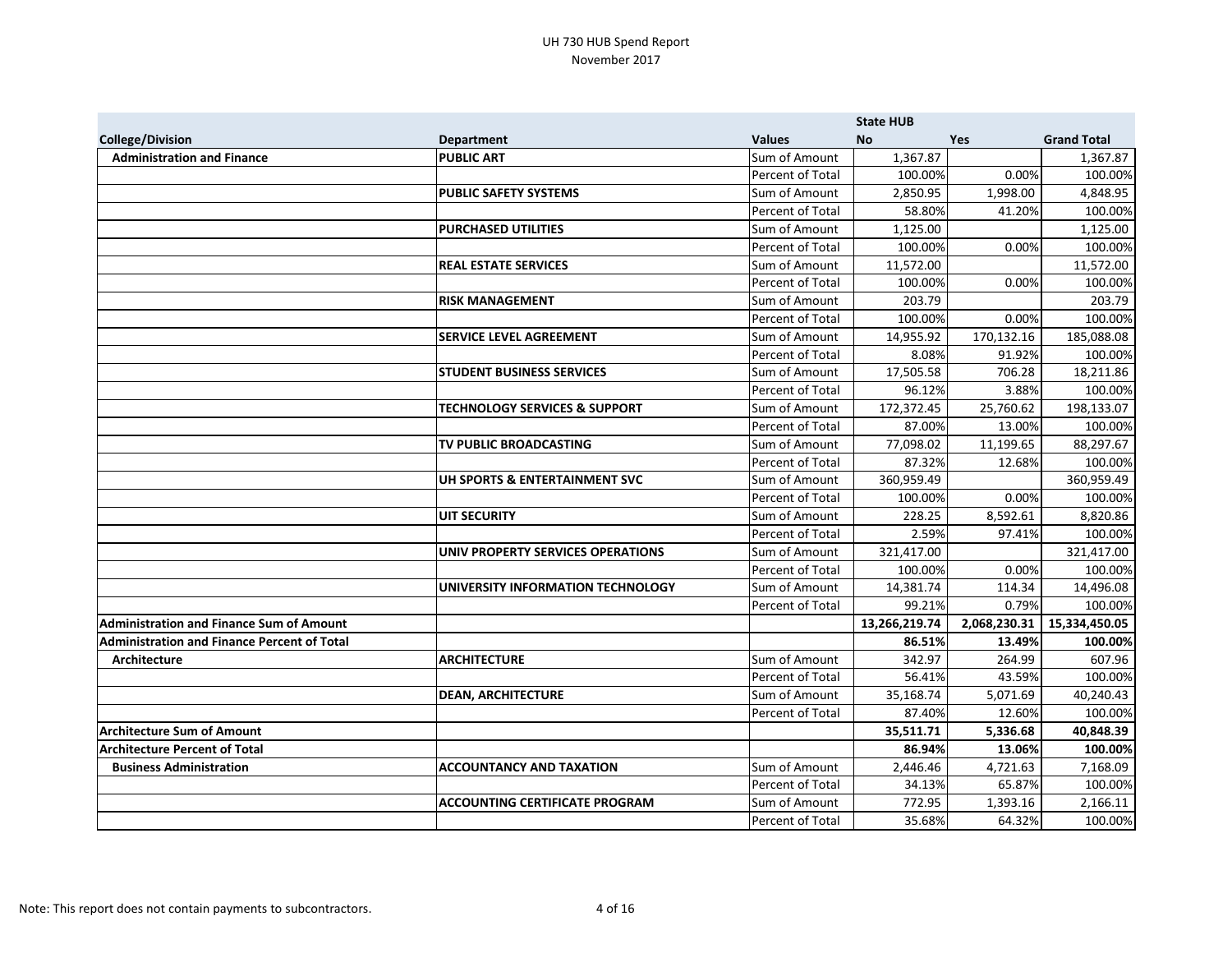|                                                 |                                              |                  | <b>State HUB</b> |           |                    |
|-------------------------------------------------|----------------------------------------------|------------------|------------------|-----------|--------------------|
| <b>College/Division</b>                         | <b>Department</b>                            | <b>Values</b>    | <b>No</b>        | Yes       | <b>Grand Total</b> |
| <b>Business Administration</b>                  | <b>BAUER CAREER SERVICES CTR</b>             | Sum of Amount    | 9,027.71         | 3,056.41  | 12,084.12          |
|                                                 |                                              | Percent of Total | 74.71%           | 25.29%    | 100.00%            |
|                                                 | <b>BAUER COMMUNICATIONS</b>                  | Sum of Amount    | 2,515.00         | 5,497.37  | 8,012.37           |
|                                                 |                                              | Percent of Total | 31.39%           | 68.61%    | 100.00%            |
|                                                 | <b>BAUER DIVISION OF TECHNOLOGY</b>          | Sum of Amount    | 7,820.28         | 2,573.56  | 10,393.84          |
|                                                 |                                              | Percent of Total | 75.24%           | 24.76%    | 100.00%            |
|                                                 | <b>BAUER EXTERNAL RELATIONS DEPT</b>         | Sum of Amount    |                  | 161.58    | 161.58             |
|                                                 |                                              | Percent of Total | 0.00%            | 100.00%   | 100.00%            |
|                                                 | <b>BAUER GRADUATE PROFESSIONAL PROGRAMS</b>  | Sum of Amount    | 12,554.16        | 964.05    | 13,518.21          |
|                                                 |                                              | Percent of Total | 92.87%           | 7.13%     | 100.00%            |
|                                                 | <b>CTR FOR EXECUTIVE DEVELOPMENT</b>         | Sum of Amount    | 574.53           |           | 574.53             |
|                                                 |                                              | Percent of Total | 100.00%          | 0.00%     | 100.00%            |
|                                                 | <b>DEAN'S OFFICE, BAUER COLLEGE</b>          | Sum of Amount    | 165,889.72       | 21,493.67 | 187,383.39         |
|                                                 |                                              | Percent of Total | 88.53%           | 11.47%    | 100.00%            |
|                                                 | <b>DECISION AND INFORMATION SCIEN</b>        | Sum of Amount    | 2,897.62         | 499.11    | 3,396.73           |
|                                                 |                                              | Percent of Total | 85.31%           | 14.69%    | 100.00%            |
|                                                 | <b>EXECUTIVE DEGREE PROGRAMS</b>             | Sum of Amount    | 21,744.54        | 2,081.36  | 23,825.90          |
|                                                 |                                              | Percent of Total | 91.26%           | 8.74%     | 100.00%            |
|                                                 | <b>FINANCE-BAUER COLLEGE</b>                 | Sum of Amount    | 5,105.52         | 572.29    | 5,677.81           |
|                                                 |                                              | Percent of Total | 89.92%           | 10.08%    | 100.00%            |
|                                                 | MANAGEMENT-BAUER COLLEGE                     | Sum of Amount    | 454.77           | 349.00    | 803.77             |
|                                                 |                                              | Percent of Total | 56.58%           | 43.42%    | 100.00%            |
|                                                 | <b>MARKETING-BAUER COLLEGE</b>               | Sum of Amount    | 238.46           | 3,357.96  | 3,596.42           |
|                                                 |                                              | Percent of Total | 6.63%            | 93.37%    | 100.00%            |
|                                                 | <b>SALES EXCELLENCE INSTITUTE</b>            | Sum of Amount    | 17,492.48        |           | 17,492.48          |
|                                                 |                                              | Percent of Total | 100.00%          | 0.00%     | 100.00%            |
|                                                 | <b>SMALL BUSINESS DEV CENTER</b>             | Sum of Amount    | 27,322.52        | 7,442.38  | 34,764.90          |
|                                                 |                                              | Percent of Total | 78.59%           | 21.41%    | 100.00%            |
|                                                 | <b>UNDERGRAD BUSINESS PROG</b>               | Sum of Amount    | 10,109.04        | 770.95    | 10,879.99          |
|                                                 |                                              | Percent of Total | 92.91%           | 7.09%     | 100.00%            |
|                                                 | <b>WOLFF CTR FOR ENTREPRENEURSHIP</b>        | Sum of Amount    | 1,817.54         | 2,182.69  | 4,000.23           |
|                                                 |                                              | Percent of Total | 45.44%           | 54.56%    | 100.00%            |
| <b>Business Administration Sum of Amount</b>    |                                              |                  | 288,783.30       | 57,117.17 | 345,900.47         |
| <b>Business Administration Percent of Total</b> |                                              |                  | 83.49%           | 16.51%    | 100.00%            |
| <b>Chancellor/President</b>                     | <b>BASEBALL</b>                              | Sum of Amount    | 25,346.54        | 457.20    | 25,803.74          |
|                                                 |                                              | Percent of Total | 98.23%           | 1.77%     | 100.00%            |
|                                                 | <b>COMMUNITY RELATIONS &amp; INST ACCESS</b> | Sum of Amount    | 355.89           | 137.79    | 493.68             |
|                                                 |                                              | Percent of Total | 72.09%           | 27.91%    | 100.00%            |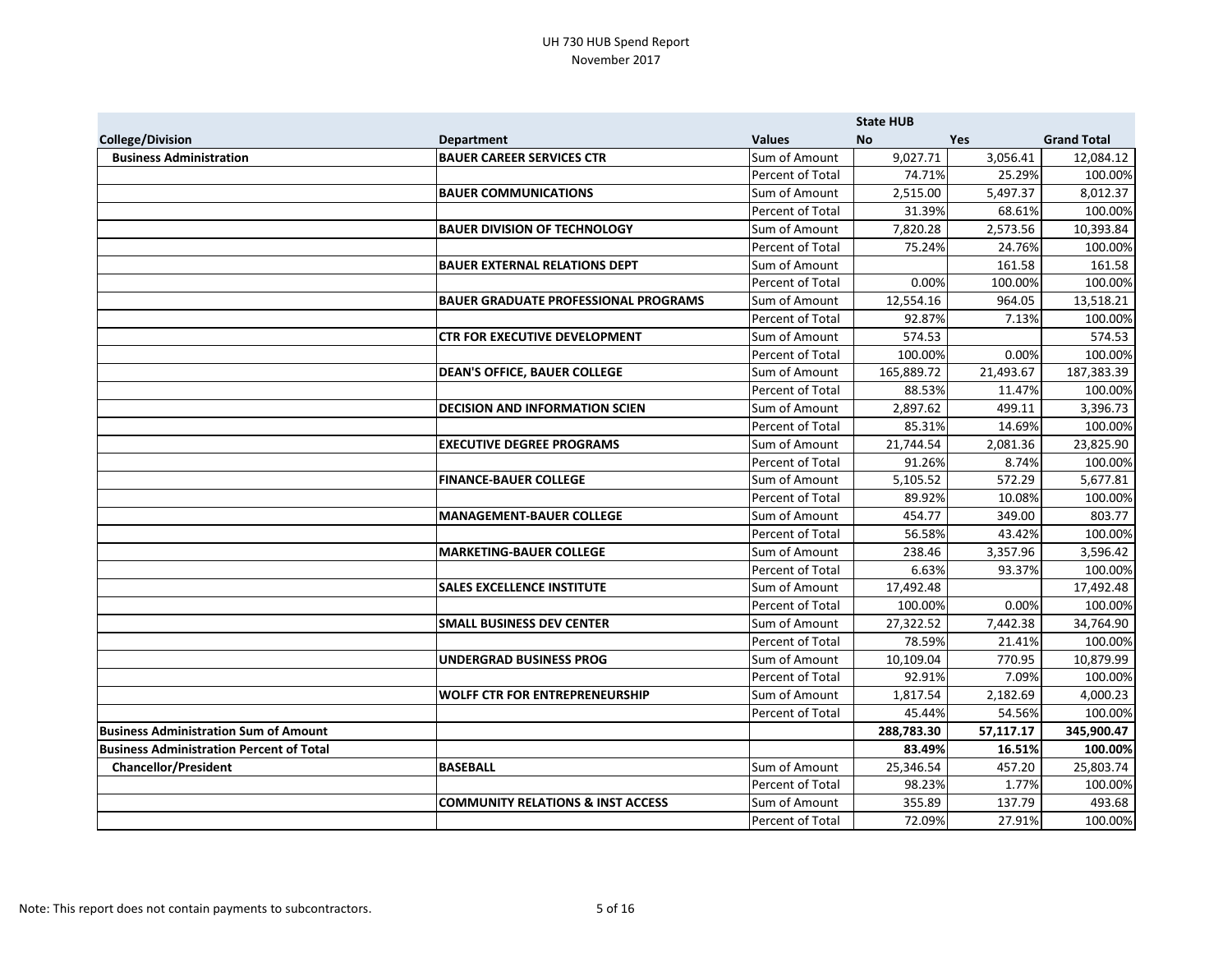|                                              |                                      |                         | <b>State HUB</b> |            |                    |
|----------------------------------------------|--------------------------------------|-------------------------|------------------|------------|--------------------|
| <b>College/Division</b>                      | <b>Department</b>                    | <b>Values</b>           | <b>No</b>        | Yes        | <b>Grand Total</b> |
| <b>Chancellor/President</b>                  | <b>FOOTBALL</b>                      | Sum of Amount           | 387,628.71       | 31,076.91  | 418,705.62         |
|                                              |                                      | Percent of Total        | 92.58%           | 7.42%      | 100.00%            |
|                                              | <b>INTERCOLLEGIATE ATHLETICS</b>     | Sum of Amount           | 395,710.60       | 73,811.65  | 469,522.25         |
|                                              |                                      | Percent of Total        | 84.28%           | 15.72%     | 100.00%            |
|                                              | <b>MEN'S BASKETBALL</b>              | Sum of Amount           | 32,443.77        | 3,456.92   | 35,900.69          |
|                                              |                                      | Percent of Total        | 90.37%           | 9.63%      | 100.00%            |
|                                              | <b>MEN'S GOLF</b>                    | Sum of Amount           | 543.55           |            | 543.55             |
|                                              |                                      | Percent of Total        | 100.00%          | 0.00%      | 100.00%            |
|                                              | <b>MEN'S TRACK AND FIELD</b>         | Sum of Amount           | 5,385.31         |            | 5,385.31           |
|                                              |                                      | Percent of Total        | 100.00%          | 0.00%      | 100.00%            |
|                                              | <b>OFFICE OF SPECIAL EVENTS</b>      | Sum of Amount           | 17,442.59        | 7,220.40   | 24,662.99          |
|                                              |                                      | Percent of Total        | 70.72%           | 29.28%     | 100.00%            |
|                                              | <b>PRESIDENT</b>                     | Sum of Amount           | 3,858.00         | 250.53     | 4,108.53           |
|                                              |                                      | Percent of Total        | 93.90%           | 6.10%      | 100.00%            |
|                                              | <b>STAFF COUNCIL</b>                 | Sum of Amount           | 4,582.94         |            | 4,582.94           |
|                                              |                                      | Percent of Total        | 100.00%          | 0.00%      | 100.00%            |
|                                              | <b>WOMEN'S BASKETBALL</b>            | Sum of Amount           | 16,625.80        | 289.45     | 16,915.25          |
|                                              |                                      | Percent of Total        | 98.29%           | 1.71%      | 100.00%            |
|                                              | <b>WOMEN'S GOLF</b>                  | Sum of Amount           | 127.20           |            | 127.20             |
|                                              |                                      | Percent of Total        | 100.00%          | 0.00%      | 100.00%            |
|                                              | <b>WOMEN'S SOCCER</b>                | Sum of Amount           | 7,750.45         | 2,587.50   | 10,337.95          |
|                                              |                                      | Percent of Total        | 74.97%           | 25.03%     | 100.00%            |
|                                              | <b>WOMEN'S SOFTBALL</b>              | Sum of Amount           | 4,809.12         |            | 4,809.12           |
|                                              |                                      | Percent of Total        | 100.00%          | 0.00%      | 100.00%            |
|                                              | <b>WOMEN'S SWIMMING &amp; DIVING</b> | Sum of Amount           | 3,025.33         |            | 3,025.33           |
|                                              |                                      | <b>Percent of Total</b> | 100.00%          | 0.00%      | 100.00%            |
|                                              | <b>WOMEN'S TENNIS</b>                | Sum of Amount           | 6,332.81         |            | 6,332.81           |
|                                              |                                      | Percent of Total        | 100.00%          | 0.00%      | 100.00%            |
|                                              | <b>WOMEN'S VOLLEYBALL</b>            | Sum of Amount           | 13,070.68        | 4,410.00   | 17,480.68          |
|                                              |                                      | Percent of Total        | 74.77%           | 25.23%     | 100.00%            |
| <b>Chancellor/President Sum of Amount</b>    |                                      |                         | 925,039.29       | 123,698.35 | 1,048,737.64       |
| <b>Chancellor/President Percent of Total</b> |                                      |                         | 88.21%           | 11.79%     | 100.00%            |
| <b>College of the Arts</b>                   | <b>ART</b>                           | Sum of Amount           | 19,943.47        | 889.26     | 20,832.73          |
|                                              |                                      | Percent of Total        | 95.73%           | 4.27%      | 100.00%            |
|                                              | <b>BAND</b>                          | Sum of Amount           | 16,942.27        |            | 16,942.27          |
|                                              |                                      | Percent of Total        | 100.00%          | 0.00%      | 100.00%            |
|                                              | <b>BLAFFER GALLERY</b>               | Sum of Amount           | 11,242.71        | 45.70      | 11,288.41          |
|                                              |                                      | Percent of Total        | 99.60%           | 0.40%      | 100.00%            |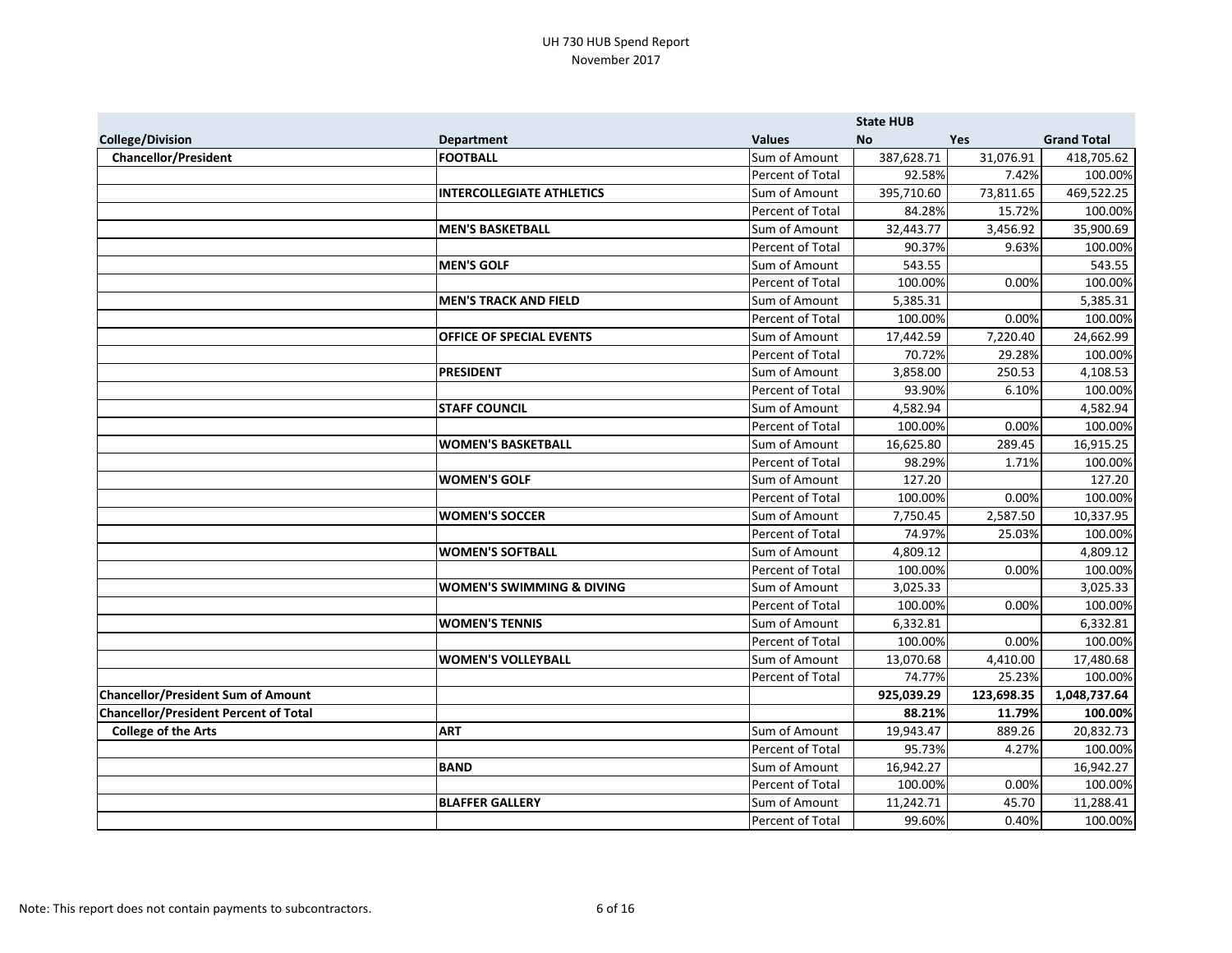|                                             |                                           |                  | <b>State HUB</b> |            |                    |
|---------------------------------------------|-------------------------------------------|------------------|------------------|------------|--------------------|
| <b>College/Division</b>                     | <b>Department</b>                         | <b>Values</b>    | <b>No</b>        | Yes        | <b>Grand Total</b> |
| <b>College of the Arts</b>                  | <b>CWMCA CENTER FOR THE ARTS</b>          | Sum of Amount    | 11,000.10        |            | 11,000.10          |
|                                             |                                           | Percent of Total | 100.00%          | 0.00%      | 100.00%            |
|                                             | <b>DEAN, COLLEGE OF THE ARTS</b>          | Sum of Amount    | 2,832.24         | 1,015.34   | 3,847.58           |
|                                             |                                           | Percent of Total | 73.61%           | 26.39%     | 100.00%            |
|                                             | <b>MUSIC</b>                              | Sum of Amount    | 15,185.85        | 1,856.98   | 17,042.83          |
|                                             |                                           | Percent of Total | 89.10%           | 10.90%     | 100.00%            |
|                                             | <b>THEATER</b>                            | Sum of Amount    | 15,363.24        | 881.50     | 16,244.74          |
|                                             |                                           | Percent of Total | 94.57%           | 5.43%      | 100.00%            |
| <b>College of the Arts Sum of Amount</b>    |                                           |                  | 92,509.88        | 4,688.78   | 97,198.66          |
| <b>College of the Arts Percent of Total</b> |                                           |                  | 95.18%           | 4.82%      | 100.00%            |
| <b>Education</b>                            | <b>ASIAN AMERICAN STUDIES</b>             | Sum of Amount    | 3,529.45         | 144.09     | 3,673.54           |
|                                             |                                           | Percent of Total | 96.08%           | 3.92%      | 100.00%            |
|                                             | CENTER FOR INFO TECH IN EDUCATION         | Sum of Amount    | 112,572.62       | 804.96     | 113,377.58         |
|                                             |                                           | Percent of Total | 99.29%           | 0.71%      | 100.00%            |
|                                             | <b>CHARTER SCHOOL</b>                     | Sum of Amount    | 4,679.12         | 38.49      | 4,717.61           |
|                                             |                                           | Percent of Total | 99.18%           | 0.82%      | 100.00%            |
|                                             | <b>CONSISTENCY MGMT &amp; COOP DISCIP</b> | Sum of Amount    | 590.77           | 2,475.60   | 3,066.37           |
|                                             |                                           | Percent of Total | 19.27%           | 80.73%     | 100.00%            |
|                                             | <b>CURRICULUM AND INSTRUCTION</b>         | Sum of Amount    | 3,977.63         | 697.45     | 4,675.08           |
|                                             |                                           | Percent of Total | 85.08%           | 14.92%     | 100.00%            |
|                                             | <b>DEAN, EDUCATION</b>                    | Sum of Amount    | 12,925.49        | 4,046.00   | 16,971.49          |
|                                             |                                           | Percent of Total | 76.16%           | 23.84%     | 100.00%            |
|                                             | <b>ED LEADERSHIP &amp; POLICY STUDIES</b> | Sum of Amount    | 15,503.09        | 104,135.35 | 119,638.44         |
|                                             |                                           | Percent of Total | 12.96%           | 87.04%     | 100.00%            |
|                                             | PSYCH, HEALTH & LEARNING SCIENCE          | Sum of Amount    | 15,700.70        | 2,113.42   | 17,814.12          |
|                                             |                                           | Percent of Total | 88.14%           | 11.86%     | 100.00%            |
| <b>Education Sum of Amount</b>              |                                           |                  | 169,478.87       | 114,455.36 | 283,934.23         |
| <b>Education Percent of Total</b>           |                                           |                  | 59.69%           | 40.31%     | 100.00%            |
| <b>Engineering</b>                          | <b>BIOMEDICAL ENGINEERING</b>             | Sum of Amount    | 76,095.06        | 836.83     | 76,931.89          |
|                                             |                                           | Percent of Total | 98.91%           | 1.09%      | 100.00%            |
|                                             | <b>CHEMICAL ENGINEERING</b>               | Sum of Amount    | 79,676.57        | 10,444.21  | 90,120.78          |
|                                             |                                           | Percent of Total | 88.41%           | 11.59%     | 100.00%            |
|                                             | <b>CIVIL ENGINEERING</b>                  | Sum of Amount    | 35,396.85        | 9,315.39   | 44,712.24          |
|                                             |                                           | Percent of Total | 79.17%           | 20.83%     | 100.00%            |
|                                             | <b>COMPOSITE ENGR APPLICATIONS CT</b>     | Sum of Amount    | 320.43           | 68.26      | 388.69             |
|                                             |                                           | Percent of Total | 82.44%           | 17.56%     | 100.00%            |
|                                             | <b>DEAN, ENGINEERING</b>                  | Sum of Amount    | 63,609.92        | 12,140.94  | 75,750.86          |
|                                             |                                           | Percent of Total | 83.97%           | 16.03%     | 100.00%            |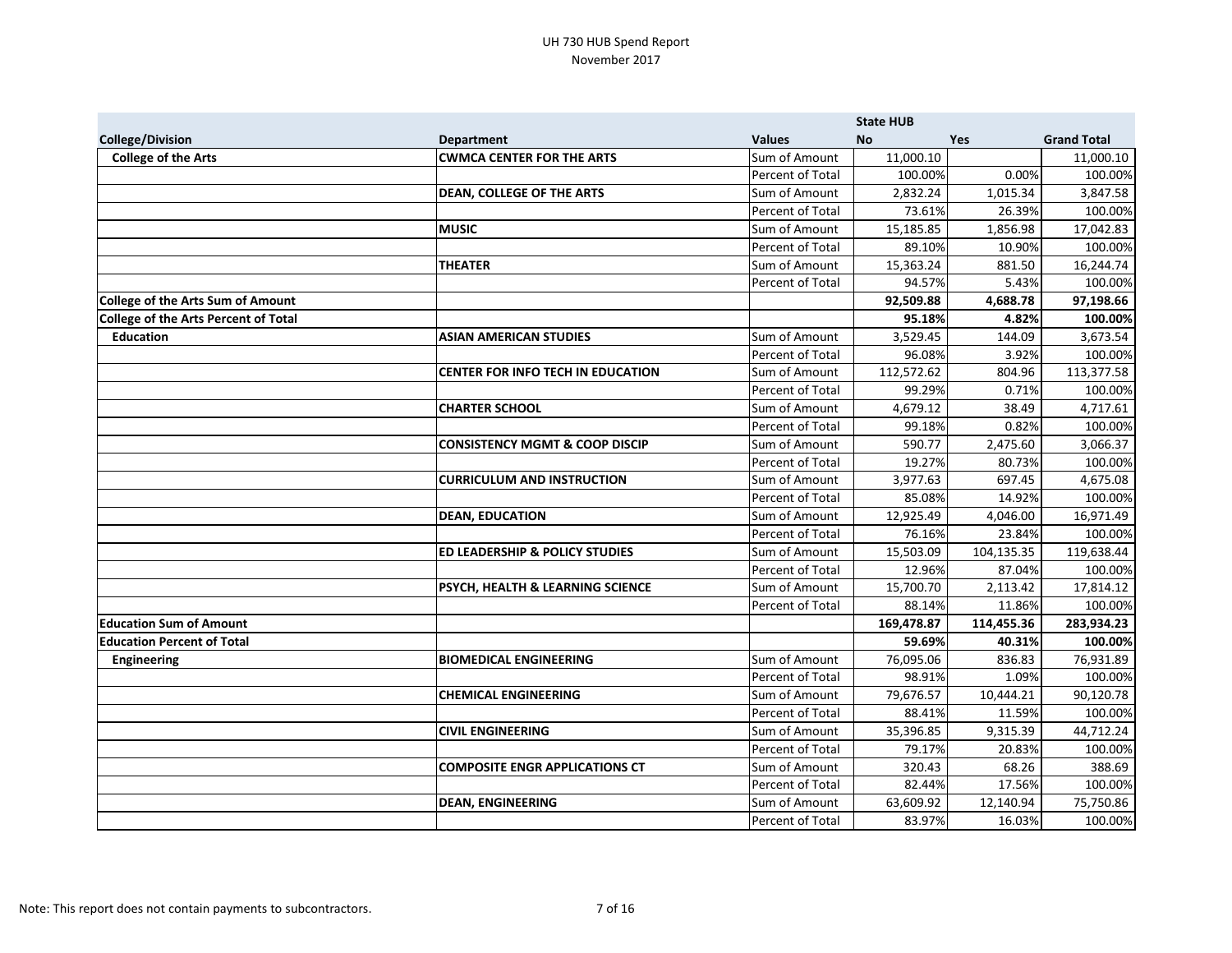|                                        |                                           |                  | <b>State HUB</b> |           |                    |
|----------------------------------------|-------------------------------------------|------------------|------------------|-----------|--------------------|
| <b>College/Division</b>                | <b>Department</b>                         | <b>Values</b>    | <b>No</b>        | Yes       | <b>Grand Total</b> |
| <b>Engineering</b>                     | <b>ELECTRICAL ENGINEERING</b>             | Sum of Amount    | 139,856.46       | 21,519.61 | 161,376.07         |
|                                        |                                           | Percent of Total | 86.66%           | 13.34%    | 100.00%            |
|                                        | <b>ENGINEERING SERVICES</b>               | Sum of Amount    | 471.28           |           | 471.28             |
|                                        |                                           | Percent of Total | 100.00%          | 0.00%     | 100.00%            |
|                                        | <b>INDUSTRIAL ENGINEERING</b>             | Sum of Amount    | 10,105.25        | 2,263.94  | 12,369.19          |
|                                        |                                           | Percent of Total | 81.70%           | 18.30%    | 100.00%            |
|                                        | <b>INTEGRATED BIO &amp; NANO SYSTEM</b>   | Sum of Amount    | 7,191.01         |           | 7,191.01           |
|                                        |                                           | Percent of Total | 100.00%          | 0.00%     | 100.00%            |
|                                        | <b>MECHANICAL ENGINEERING</b>             | Sum of Amount    | 55,775.10        | 4,730.36  | 60,505.46          |
|                                        |                                           | Percent of Total | 92.18%           | 7.82%     | 100.00%            |
|                                        | NATL CTR FOR AIRBORNE LASER MAPPING       | Sum of Amount    | 7,228.20         | 105.67    | 7,333.87           |
|                                        |                                           | Percent of Total | 98.56%           | 1.44%     | 100.00%            |
|                                        | <b>PETROLEUM ENGINEERING</b>              | Sum of Amount    | 45,529.24        | 9,569.42  | 55,098.66          |
|                                        |                                           | Percent of Total | 82.63%           | 17.37%    | 100.00%            |
| <b>Engineering Sum of Amount</b>       |                                           |                  | 521,255.37       | 70,994.63 | 592,250.00         |
| <b>Engineering Percent of Total</b>    |                                           |                  | 88.01%           | 11.99%    | 100.00%            |
| <b>Graduate College of Social Work</b> | <b>ADMISSIONS-GCSW</b>                    | Sum of Amount    | 5,628.34         | 55.20     | 5,683.54           |
|                                        |                                           | Percent of Total | 99.03%           | 0.97%     | 100.00%            |
|                                        | <b>ALUMNI, CAREER &amp; DEVELOPMENT</b>   | Sum of Amount    | 91.40            |           | 91.40              |
|                                        |                                           | Percent of Total | 100.00%          | 0.00%     | 100.00%            |
|                                        | <b>AMERICAN HUMANICS</b>                  | Sum of Amount    | 44.99            |           | 44.99              |
|                                        |                                           | Percent of Total | 100.00%          | 0.00%     | 100.00%            |
|                                        | <b>CHILD &amp; FAMILY CENTER</b>          | Sum of Amount    | 3,406.81         | 409.71    | 3,816.52           |
|                                        |                                           | Percent of Total | 89.26%           | 10.74%    | 100.00%            |
|                                        | <b>CTR DRUG &amp; SOCIAL POLICY RESRC</b> | Sum of Amount    | 6,503.01         |           | 6,503.01           |
|                                        |                                           | Percent of Total | 100.00%          | 0.00%     | 100.00%            |
|                                        | <b>CTR FOR HEALTH EQUITY &amp; EVAL</b>   | Sum of Amount    | 2,500.00         |           | 2,500.00           |
|                                        |                                           | Percent of Total | 100.00%          | 0.00%     | 100.00%            |
|                                        | <b>DEAN, SOCIAL WORK</b>                  | Sum of Amount    | 35,301.26        | 4,425.24  | 39,726.50          |
|                                        |                                           | Percent of Total | 88.86%           | 11.14%    | 100.00%            |
|                                        | <b>DEVELOPMENT-GCSW</b>                   | Sum of Amount    | 0.00             |           | 0.00               |
|                                        |                                           | Percent of Total | #DIV/0!          | #DIV/0!   | #DIV/0!            |
|                                        | <b>FIELD OFFICE</b>                       | Sum of Amount    | 354.92           |           | 354.92             |
|                                        |                                           | Percent of Total | 100.00%          | 0.00%     | 100.00%            |
|                                        | <b>GCSW INFORMATION TECHNOLOGY</b>        | Sum of Amount    | 790.61           | 180.30    | 970.91             |
|                                        |                                           | Percent of Total | 81.43%           | 18.57%    | 100.00%            |
|                                        | <b>OFFICE OF COMMUNITY PROJECTS</b>       | Sum of Amount    |                  | 237.45    | 237.45             |
|                                        |                                           | Percent of Total | 0.00%            | 100.00%   | 100.00%            |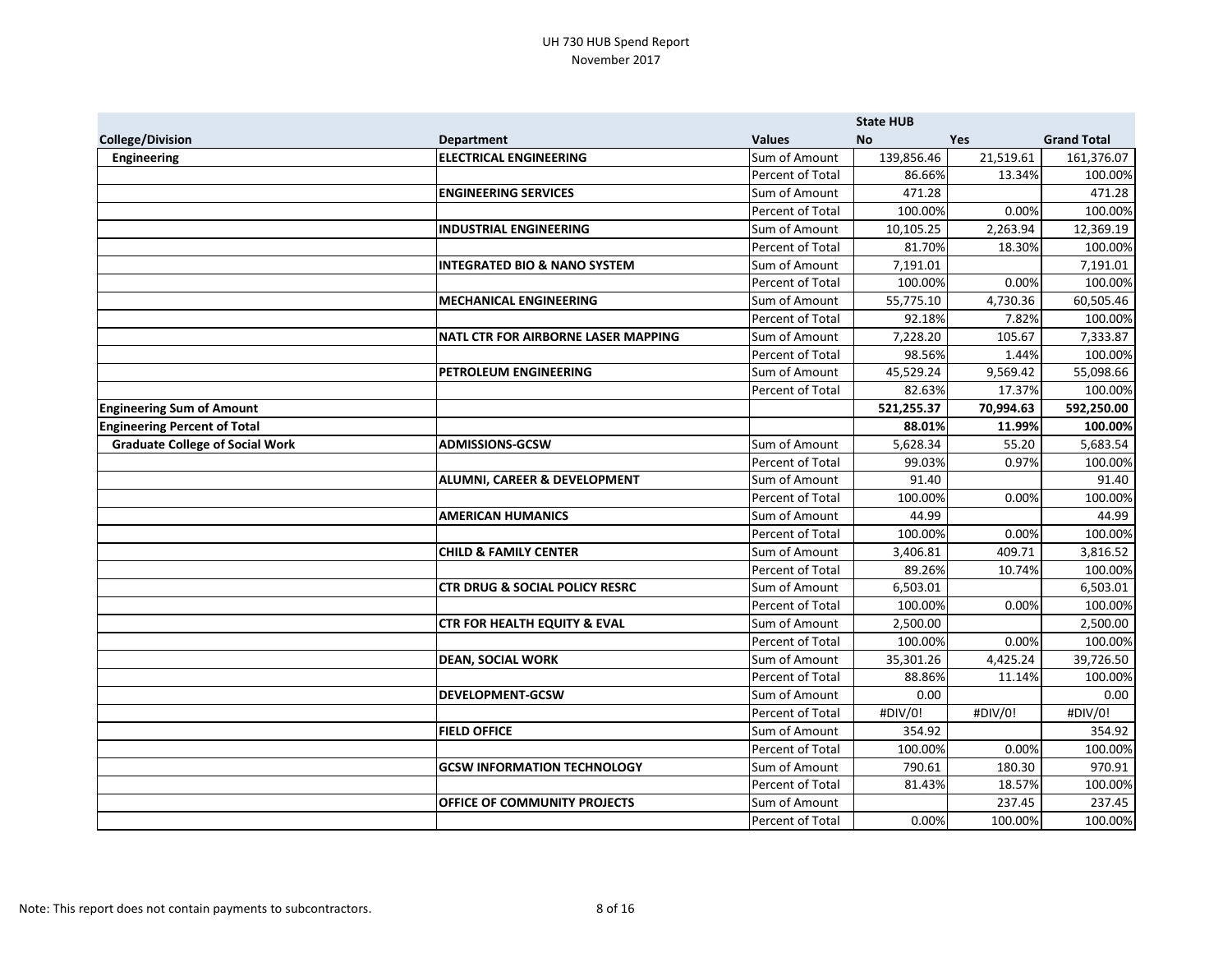|                                                         |                                           |                  | <b>State HUB</b> |            |                    |
|---------------------------------------------------------|-------------------------------------------|------------------|------------------|------------|--------------------|
| <b>College/Division</b>                                 | <b>Department</b>                         | <b>Values</b>    | <b>No</b>        | <b>Yes</b> | <b>Grand Total</b> |
| <b>Graduate College of Social Work</b>                  | <b>PHD PROGRAM</b>                        | Sum of Amount    | 236.40           |            | 236.40             |
|                                                         |                                           | Percent of Total | 100.00%          | 0.00%      | 100.00%            |
| <b>Graduate College of Social Work Sum of Amount</b>    |                                           |                  | 54,857.74        | 5,307.90   | 60,165.64          |
| <b>Graduate College of Social Work Percent of Total</b> |                                           |                  | 91.18%           | 8.82%      | 100.00%            |
| <b>Honors College</b>                                   | <b>DEAN, HONORS COLLEGE</b>               | Sum of Amount    | 29,051.69        | 2,088.02   | 31,139.71          |
|                                                         |                                           | Percent of Total | 93.29%           | 6.71%      | 100.00%            |
|                                                         | <b>OFFICE OF UNDERGRADUATE RESEARCH</b>   | Sum of Amount    | 2,440.00         |            | 2,440.00           |
|                                                         |                                           | Percent of Total | 100.00%          | 0.00%      | 100.00%            |
| <b>Honors College Sum of Amount</b>                     |                                           |                  | 31,491.69        | 2,088.02   | 33,579.71          |
| <b>Honors College Percent of Total</b>                  |                                           |                  | 93.78%           | 6.22%      | 100.00%            |
| <b>Hotel and Restaurant Management</b>                  | <b>DEAN, HOTEL &amp; RESTAURANT MANAG</b> | Sum of Amount    | 3,942.97         | 5,105.86   | 9,048.83           |
|                                                         |                                           | Percent of Total | 43.57%           | 56.43%     | 100.00%            |
|                                                         | HOTEL AND RESTAURANT MANAGEMENT           | Sum of Amount    | 313,014.41       | 19,684.14  | 332,698.55         |
|                                                         |                                           | Percent of Total | 94.08%           | 5.92%      | 100.00%            |
| <b>Hotel and Restaurant Management Sum of Amount</b>    |                                           |                  | 316,957.38       | 24,790.00  | 341,747.38         |
| Hotel and Restaurant Management Percent of Total        |                                           |                  | 92.75%           | 7.25%      | 100.00%            |
| <b>Law Center</b>                                       | <b>ALUMNI RELATIONS, LAW</b>              | Sum of Amount    |                  | 457.50     | 457.50             |
|                                                         |                                           | Percent of Total | 0.00%            | 100.00%    | 100.00%            |
|                                                         | <b>ASSOCIATE DEAN, LAW</b>                | Sum of Amount    |                  | 277.62     | 277.62             |
|                                                         |                                           | Percent of Total | 0.00%            | 100.00%    | 100.00%            |
|                                                         | <b>BLAKELEY INSTITUTE</b>                 | Sum of Amount    | 2,789.97         | 689.08     | 3,479.05           |
|                                                         |                                           | Percent of Total | 80.19%           | 19.81%     | 100.00%            |
|                                                         | <b>BUSINESS SERVICES, LAW</b>             | Sum of Amount    | 339.46           | 2,539.70   | 2,879.16           |
|                                                         |                                           | Percent of Total | 11.79%           | 88.21%     | 100.00%            |
|                                                         | <b>CAREER SERVICES, LAW</b>               | Sum of Amount    | 4,796.03         | 332.99     | 5,129.02           |
|                                                         |                                           | Percent of Total | 93.51%           | 6.49%      | 100.00%            |
|                                                         | <b>CENTER PROGRAMS, LAW</b>               | Sum of Amount    | 18.93            |            | 18.93              |
|                                                         |                                           | Percent of Total | 100.00%          | 0.00%      | 100.00%            |
|                                                         | <b>DEAN, LAW</b>                          | Sum of Amount    | 413.50           | 355.64     | 769.14             |
|                                                         |                                           | Percent of Total | 53.76%           | 46.24%     | 100.00%            |
|                                                         | <b>FACILITIES, LAW</b>                    | Sum of Amount    |                  | (1,849.98) | (1,849.98)         |
|                                                         |                                           | Percent of Total | 0.00%            | 100.00%    | 100.00%            |
|                                                         | <b>FACULTY SUPPORT LAW</b>                | Sum of Amount    | 9,436.34         | 2,685.38   | 12,121.72          |
|                                                         |                                           | Percent of Total | 77.85%           | 22.15%     | 100.00%            |
|                                                         | <b>HEALTH LAW &amp; POLICY INSTITUTE</b>  | Sum of Amount    | 21.24            | 241.22     | 262.46             |
|                                                         |                                           | Percent of Total | 8.09%            | 91.91%     | 100.00%            |
|                                                         | <b>INNOCENCE PROGRAM</b>                  | Sum of Amount    | 59.47            |            | 59.47              |
|                                                         |                                           | Percent of Total | 100.00%          | 0.00%      | 100.00%            |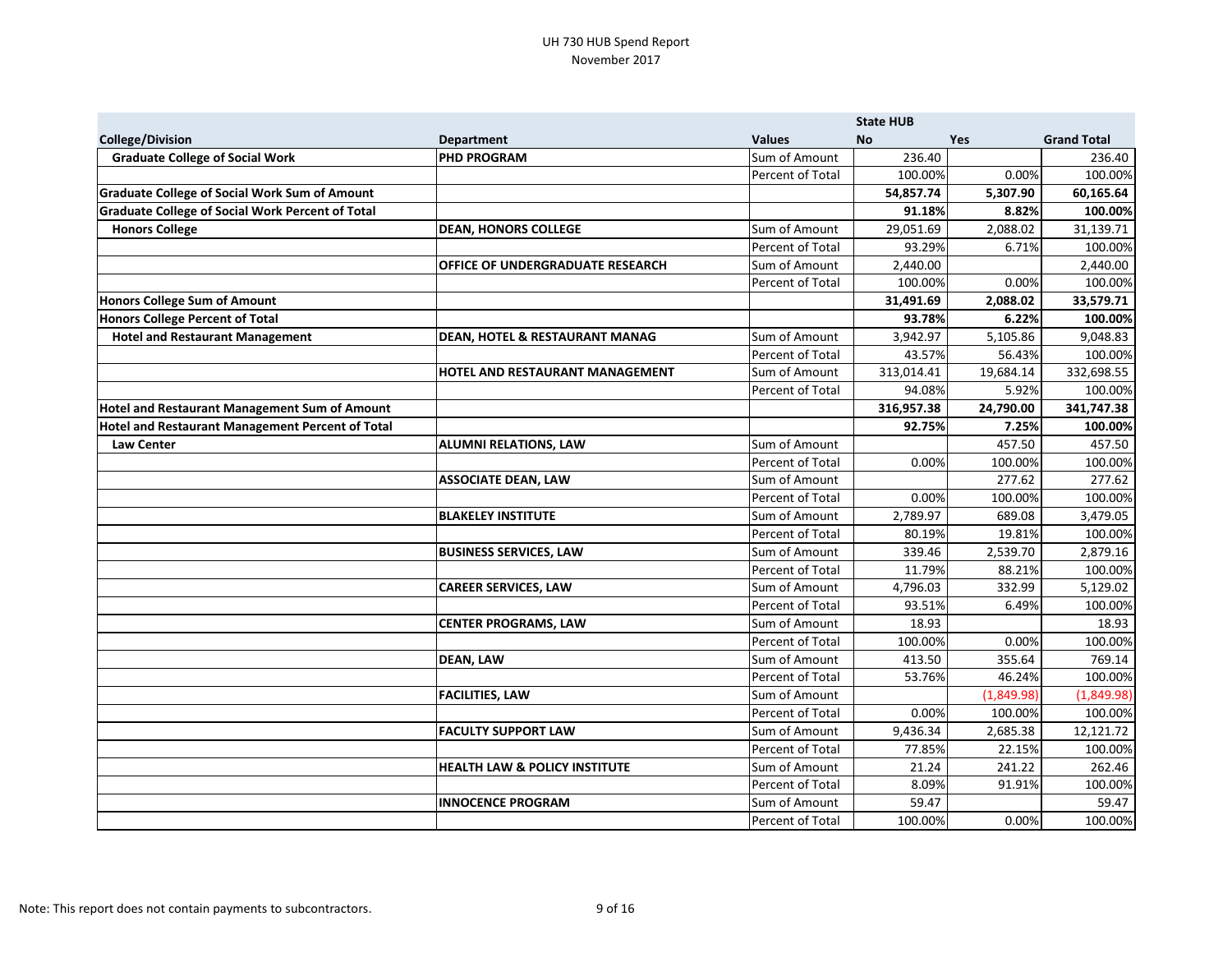|                                         |                                                |                  | <b>State HUB</b> |          |                    |
|-----------------------------------------|------------------------------------------------|------------------|------------------|----------|--------------------|
| <b>College/Division</b>                 | <b>Department</b>                              | <b>Values</b>    | No               | Yes      | <b>Grand Total</b> |
| <b>Law Center</b>                       | <b>INST OF HIGHER EDU &amp; GOVERNANCE LAW</b> | Sum of Amount    | 280.50           |          | 280.50             |
|                                         |                                                | Percent of Total | 100.00%          | 0.00%    | 100.00%            |
|                                         | <b>LAW</b>                                     | Sum of Amount    | 929.00           |          | 929.00             |
|                                         |                                                | Percent of Total | 100.00%          | 0.00%    | 100.00%            |
|                                         | <b>LAW INFORMATION TECHNOLOGY</b>              | Sum of Amount    | 8,844.70         | 194.04   | 9,038.74           |
|                                         |                                                | Percent of Total | 97.85%           | 2.15%    | 100.00%            |
|                                         | <b>LAW LIBRARY</b>                             | Sum of Amount    | 16,470.72        |          | 16,470.72          |
|                                         |                                                | Percent of Total | 100.00%          | 0.00%    | 100.00%            |
|                                         | LEGAL AID CLINIC, LAW                          | Sum of Amount    | 556.42           | 392.54   | 948.96             |
|                                         |                                                | Percent of Total | 58.63%           | 41.37%   | 100.00%            |
|                                         | LEGAL RESEARCH & WRITING, LAW                  | Sum of Amount    |                  | 665.83   | 665.83             |
|                                         |                                                | Percent of Total | 0.00%            | 100.00%  | 100.00%            |
|                                         | PUBLIC RELS & MARKETING, LAW                   | Sum of Amount    | 3,043.53         |          | 3,043.53           |
|                                         |                                                | Percent of Total | 100.00%          | 0.00%    | 100.00%            |
|                                         | <b>STUDENT ORGANIZATION, LAW</b>               | Sum of Amount    | 641.12           |          | 641.12             |
|                                         |                                                | Percent of Total | 100.00%          | 0.00%    | 100.00%            |
|                                         | <b>STUDENT SERVICES, LAW</b>                   | Sum of Amount    | 4,128.29         | 1,232.18 | 5,360.47           |
|                                         |                                                | Percent of Total | 77.01%           | 22.99%   | 100.00%            |
| <b>Law Center Sum of Amount</b>         |                                                |                  | 52,769.22        | 8,213.74 | 60,982.96          |
| <b>Law Center Percent of Total</b>      |                                                |                  | 86.53%           | 13.47%   | 100.00%            |
| <b>Liberal Arts and Social Sciences</b> | <b>AEROSPACE STUDIES</b>                       | Sum of Amount    | 197.46           | 45.40    | 242.86             |
|                                         |                                                | Percent of Total | 81.31%           | 18.69%   | 100.00%            |
|                                         | <b>AFRICAN-AMERICAN STUDIES</b>                | Sum of Amount    | 369.63           | 470.27   | 839.90             |
|                                         |                                                | Percent of Total | 44.01%           | 55.99%   | 100.00%            |
|                                         | <b>ARTE PUBLICO</b>                            | Sum of Amount    | 41,267.98        | 510.57   | 41,778.55          |
|                                         |                                                | Percent of Total | 98.78%           | 1.22%    | 100.00%            |
|                                         | <b>CENTER FOR PUBLIC HISTORY</b>               | Sum of Amount    | 2,565.07         | 3,375.34 | 5,940.41           |
|                                         |                                                | Percent of Total | 43.18%           | 56.82%   | 100.00%            |
|                                         | <b>COMMUNICATION</b>                           | Sum of Amount    | 15,783.24        | 1,168.79 | 16,952.03          |
|                                         |                                                | Percent of Total | 93.11%           | 6.89%    | 100.00%            |
|                                         | <b>COMMUNICATIONS DISORDERS</b>                | Sum of Amount    | 3,853.95         | 730.73   | 4,584.68           |
|                                         |                                                | Percent of Total | 84.06%           | 15.94%   | 100.00%            |
|                                         | <b>COMPARATIVE CULTURAL STUDIES</b>            | Sum of Amount    | 2,457.96         | 923.83   | 3,381.79           |
|                                         |                                                | Percent of Total | 72.68%           | 27.32%   | 100.00%            |
|                                         | <b>DEAN, LIBERAL ARTS &amp; SOC SCI</b>        | Sum of Amount    | 9,450.93         | 8,489.92 | 17,940.85          |
|                                         |                                                | Percent of Total | 52.68%           | 47.32%   | 100.00%            |
|                                         | <b>ECONOMICS</b>                               | Sum of Amount    | 1,804.64         | 1,781.12 | 3,585.76           |
|                                         |                                                | Percent of Total | 50.33%           | 49.67%   | 100.00%            |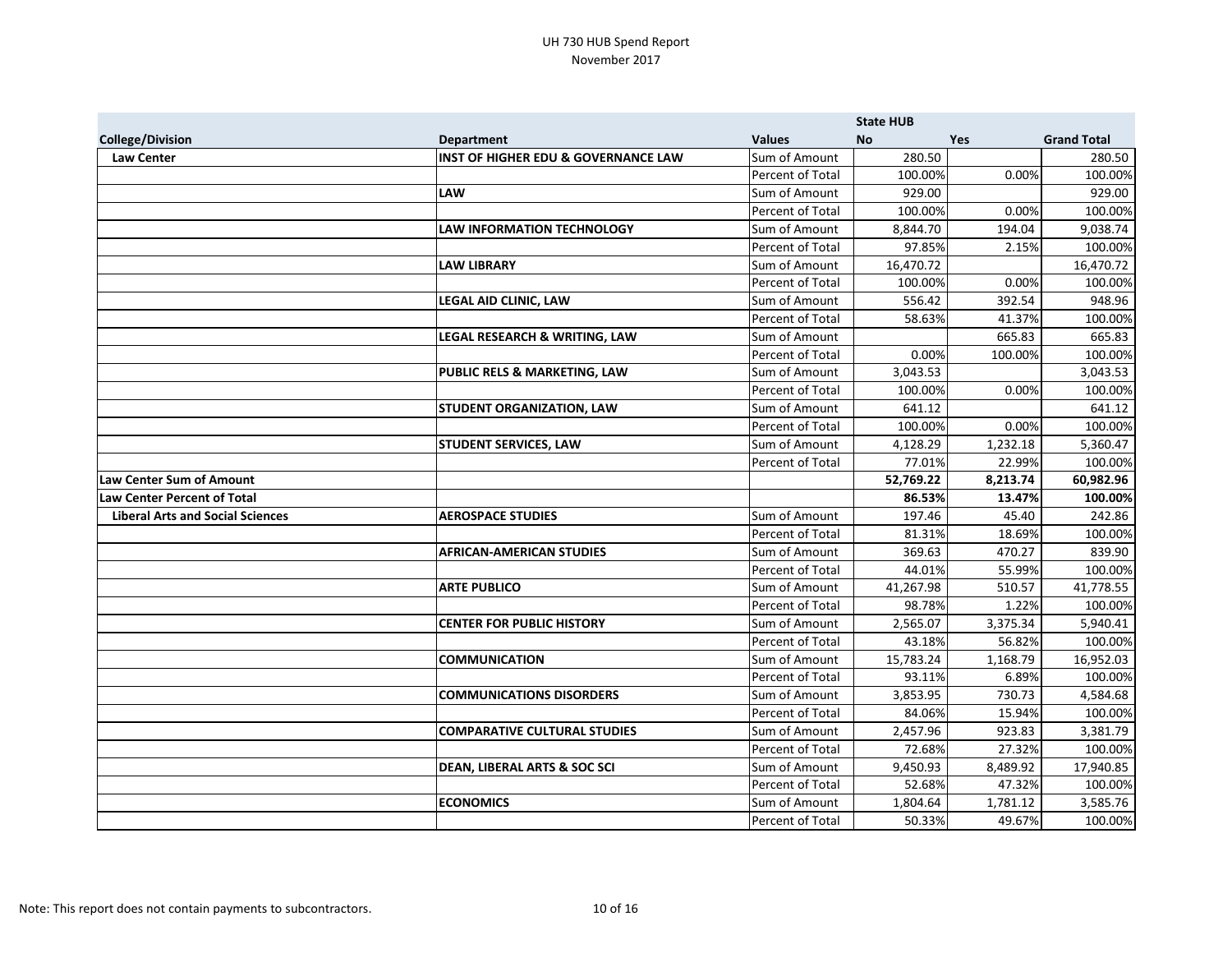|                                                          |                                       |                  | <b>State HUB</b> |           |                    |
|----------------------------------------------------------|---------------------------------------|------------------|------------------|-----------|--------------------|
| <b>College/Division</b>                                  | <b>Department</b>                     | <b>Values</b>    | <b>No</b>        | Yes       | <b>Grand Total</b> |
| <b>Liberal Arts and Social Sciences</b>                  | <b>ENGLISH</b>                        | Sum of Amount    | 12,416.47        | 3,276.97  | 15,693.44          |
|                                                          |                                       | Percent of Total | 79.12%           | 20.88%    | 100.00%            |
|                                                          | <b>HEALTH AND HUMAN PERFORMANCE</b>   | Sum of Amount    | 136,524.39       | 137.00    | 136,661.39         |
|                                                          |                                       | Percent of Total | 99.90%           | 0.10%     | 100.00%            |
|                                                          | <b>HISPANIC STUDIES</b>               | Sum of Amount    | 4,508.30         | 658.19    | 5,166.49           |
|                                                          |                                       | Percent of Total | 87.26%           | 12.74%    | 100.00%            |
|                                                          | <b>HISTORY</b>                        | Sum of Amount    | 2,871.67         | 921.99    | 3,793.66           |
|                                                          |                                       | Percent of Total | 75.70%           | 24.30%    | 100.00%            |
|                                                          | <b>HOBBY CENTER FOR PUBLIC POLICY</b> | Sum of Amount    | 21,803.63        | 1,825.58  | 23,629.21          |
|                                                          |                                       | Percent of Total | 92.27%           | 7.73%     | 100.00%            |
|                                                          | <b>MEXICAN-AMERICAN STUDIES</b>       | Sum of Amount    | 1,220.61         | 328.37    | 1,548.98           |
|                                                          |                                       | Percent of Total | 78.80%           | 21.20%    | 100.00%            |
|                                                          | <b>MILITARY SCIENCE</b>               | Sum of Amount    | 1,254.88         | 62.08     | 1,316.96           |
|                                                          |                                       | Percent of Total | 95.29%           | 4.71%     | 100.00%            |
|                                                          | <b>MODERN AND CLASSICAL LANGUAGES</b> | Sum of Amount    | 2,910.35         | 113.38    | 3,023.73           |
|                                                          |                                       | Percent of Total | 96.25%           | 3.75%     | 100.00%            |
|                                                          | <b>PHILOSOPHY</b>                     | Sum of Amount    | 23.34            |           | 23.34              |
|                                                          |                                       | Percent of Total | 100.00%          | 0.00%     | 100.00%            |
|                                                          | <b>POLITICAL SCIENCE</b>              | Sum of Amount    | 1,549.22         | 1,125.89  | 2,675.11           |
|                                                          |                                       | Percent of Total | 57.91%           | 42.09%    | 100.00%            |
|                                                          | <b>PSYCHOLOGY</b>                     | Sum of Amount    | 24,182.70        | 14,276.89 | 38,459.59          |
|                                                          |                                       | Percent of Total | 62.88%           | 37.12%    | 100.00%            |
|                                                          | <b>SOCIOLOGY</b>                      | Sum of Amount    | 7,157.41         | 140.28    | 7,297.69           |
|                                                          |                                       | Percent of Total | 98.08%           | 1.92%     | 100.00%            |
|                                                          | <b>WOMEN'S STUDIES PROGRAM</b>        | Sum of Amount    | 2,460.44         | 434.91    | 2,895.35           |
|                                                          |                                       | Percent of Total | 84.98%           | 15.02%    | 100.00%            |
| <b>Liberal Arts and Social Sciences Sum of Amount</b>    |                                       |                  | 296,634.27       | 40,797.50 | 337,431.77         |
| <b>Liberal Arts and Social Sciences Percent of Total</b> |                                       |                  | 87.91%           | 12.09%    | 100.00%            |
| Library                                                  | <b>UNIVERSITY LIBRARIES</b>           | Sum of Amount    | 1,983,129.14     | 18,212.87 | 2,001,342.01       |
|                                                          |                                       | Percent of Total | 99.09%           | 0.91%     | 100.00%            |
| <b>Library Sum of Amount</b>                             |                                       |                  | 1,983,129.14     | 18,212.87 | 2,001,342.01       |
| <b>Library Percent of Total</b>                          |                                       |                  | 99.09%           | 0.91%     | 100.00%            |
| <b>Natural Science and Mathematics</b>                   | <b>BIOLOGY &amp; BIOCHEMISTRY</b>     | Sum of Amount    | 228,623.31       | 1,348.60  | 229,971.91         |
|                                                          |                                       | Percent of Total | 99.41%           | 0.59%     | 100.00%            |
|                                                          | <b>CHEMISTRY</b>                      | Sum of Amount    | 87,930.26        | 26,044.52 | 113,974.78         |
|                                                          |                                       | Percent of Total | 77.15%           | 22.85%    | 100.00%            |
|                                                          | <b>COMPUTER SCIENCE</b>               | Sum of Amount    | 239,915.51       | 1,060.77  | 240,976.28         |
|                                                          |                                       | Percent of Total | 99.56%           | 0.44%     | 100.00%            |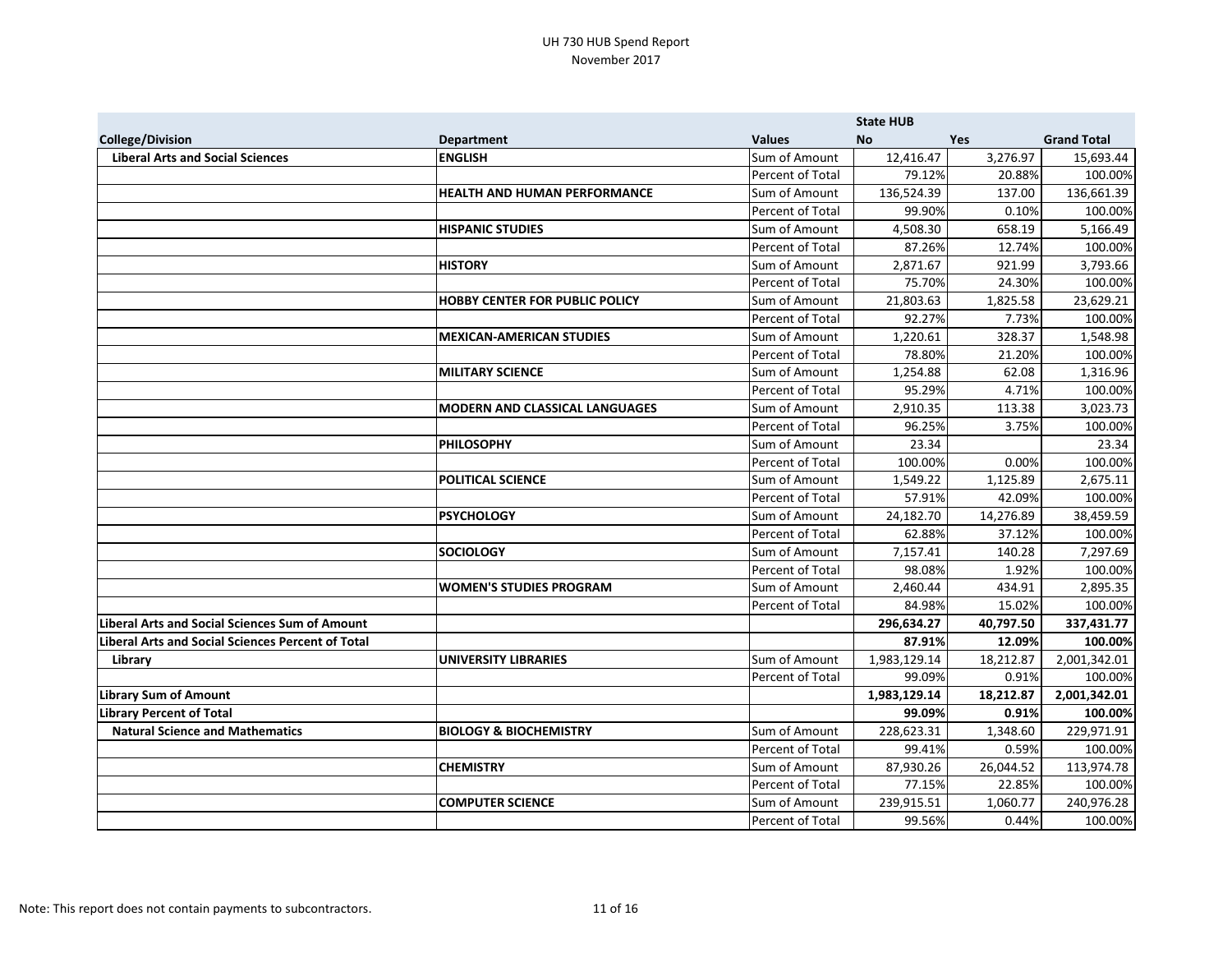|                                                      |                                                       |                  | <b>State HUB</b> |            |                    |
|------------------------------------------------------|-------------------------------------------------------|------------------|------------------|------------|--------------------|
| <b>College/Division</b>                              | <b>Department</b>                                     | <b>Values</b>    | <b>No</b>        | <b>Yes</b> | <b>Grand Total</b> |
| <b>Natural Science and Mathematics</b>               | <b>CTR FOR NUCLEAR RECEPTORS &amp; CELL SIGNALING</b> | Sum of Amount    | 44,929.22        | 1,353.92   | 46,283.14          |
|                                                      |                                                       | Percent of Total | 97.07%           | 2.93%      | 100.00%            |
|                                                      | <b>DEAN, NATURAL SCIENCE &amp; MATHE</b>              | Sum of Amount    | 59,647.92        | 28,111.16  | 87,759.08          |
|                                                      |                                                       | Percent of Total | 67.97%           | 32.03%     | 100.00%            |
|                                                      | <b>EARTH AND ATMOSPHERIC SCIENCES</b>                 | Sum of Amount    | 56,656.53        | 4,403.60   | 61,060.13          |
|                                                      |                                                       | Percent of Total | 92.79%           | 7.21%      | 100.00%            |
|                                                      | <b>HOUSTON COASTAL CENTER</b>                         | Sum of Amount    | 101.34           |            | 101.34             |
|                                                      |                                                       | Percent of Total | 100.00%          | 0.00%      | 100.00%            |
|                                                      | <b>INACTIVE-INST FOR THEORETICAL &amp; ENG SCI</b>    | Sum of Amount    | 50.90            |            | 50.90              |
|                                                      |                                                       | Percent of Total | 100.00%          | 0.00%      | 100.00%            |
|                                                      | INST FOR CLIMATE/ATMOSPHERIC SCIENCE (CAS)            | Sum of Amount    | 500.00           |            | 500.00             |
|                                                      |                                                       | Percent of Total | 100.00%          | 0.00%      | 100.00%            |
|                                                      | <b>MATHEMATICS</b>                                    | Sum of Amount    | 31,839.46        | 3,926.44   | 35,765.90          |
|                                                      |                                                       | Percent of Total | 89.02%           | 10.98%     | 100.00%            |
|                                                      | <b>PHYSICS</b>                                        | Sum of Amount    | 36,749.29        | 486.93     | 37,236.22          |
|                                                      |                                                       | Percent of Total | 98.69%           | 1.31%      | 100.00%            |
| <b>Natural Science and Mathematics Sum of Amount</b> |                                                       |                  | 786,943.74       | 66,735.94  | 853,679.68         |
| Natural Science and Mathematics Percent of Total     |                                                       |                  | 92.18%           | 7.82%      | 100.00%            |
| <b>Optometry</b>                                     | <b>DEAN, OPTOMETRY</b>                                | Sum of Amount    | 33,653.37        | 8,173.00   | 41,826.37          |
|                                                      |                                                       | Percent of Total | 80.46%           | 19.54%     | 100.00%            |
|                                                      | <b>OPT VISION SCIENCES</b>                            | Sum of Amount    | 183,112.93       | 1,760.95   | 184,873.88         |
|                                                      |                                                       | Percent of Total | 99.05%           | 0.95%      | 100.00%            |
|                                                      | <b>OPTOMETRY CLINIC</b>                               | Sum of Amount    | 361,285.36       | 4,568.31   | 365,853.67         |
|                                                      |                                                       | Percent of Total | 98.75%           | 1.25%      | 100.00%            |
| <b>Optometry Sum of Amount</b>                       |                                                       |                  | 578,051.66       | 14,502.26  | 592,553.92         |
| <b>Optometry Percent of Total</b>                    |                                                       |                  | 97.55%           | 2.45%      | 100.00%            |
| Pharmacy                                             | <b>DEAN, PHARMACY</b>                                 | Sum of Amount    | 98,755.27        | 4,412.67   | 103,167.94         |
|                                                      |                                                       | Percent of Total | 95.72%           | 4.28%      | 100.00%            |
|                                                      | <b>EXPERIENTIAL PROGRAMS</b>                          | Sum of Amount    | 9,620.00         | 316.14     | 9,936.14           |
|                                                      |                                                       | Percent of Total | 96.82%           | 3.18%      | 100.00%            |
|                                                      | <b>PHAR HEALTH OUTCOMES &amp; POLICY</b>              | Sum of Amount    | 3,042.40         | 5,686.72   | 8,729.12           |
|                                                      |                                                       | Percent of Total | 34.85%           | 65.15%     | 100.00%            |
|                                                      | PHARM PRACTICE & TRANS RESEARCH                       | Sum of Amount    | 32,575.05        | 612.78     | 33,187.83          |
|                                                      |                                                       | Percent of Total | 98.15%           | 1.85%      | 100.00%            |
|                                                      | <b>PHARMACOLOGICAL &amp; PHARMACEUTIC</b>             | Sum of Amount    | 111,893.79       | 6,609.06   | 118,502.85         |
|                                                      |                                                       | Percent of Total | 94.42%           | 5.58%      | 100.00%            |
|                                                      | <b>STUDENT SERVICES PHARMACY</b>                      | Sum of Amount    | 894.01           | 594.67     | 1,488.68           |
|                                                      |                                                       | Percent of Total | 60.05%           | 39.95%     | 100.00%            |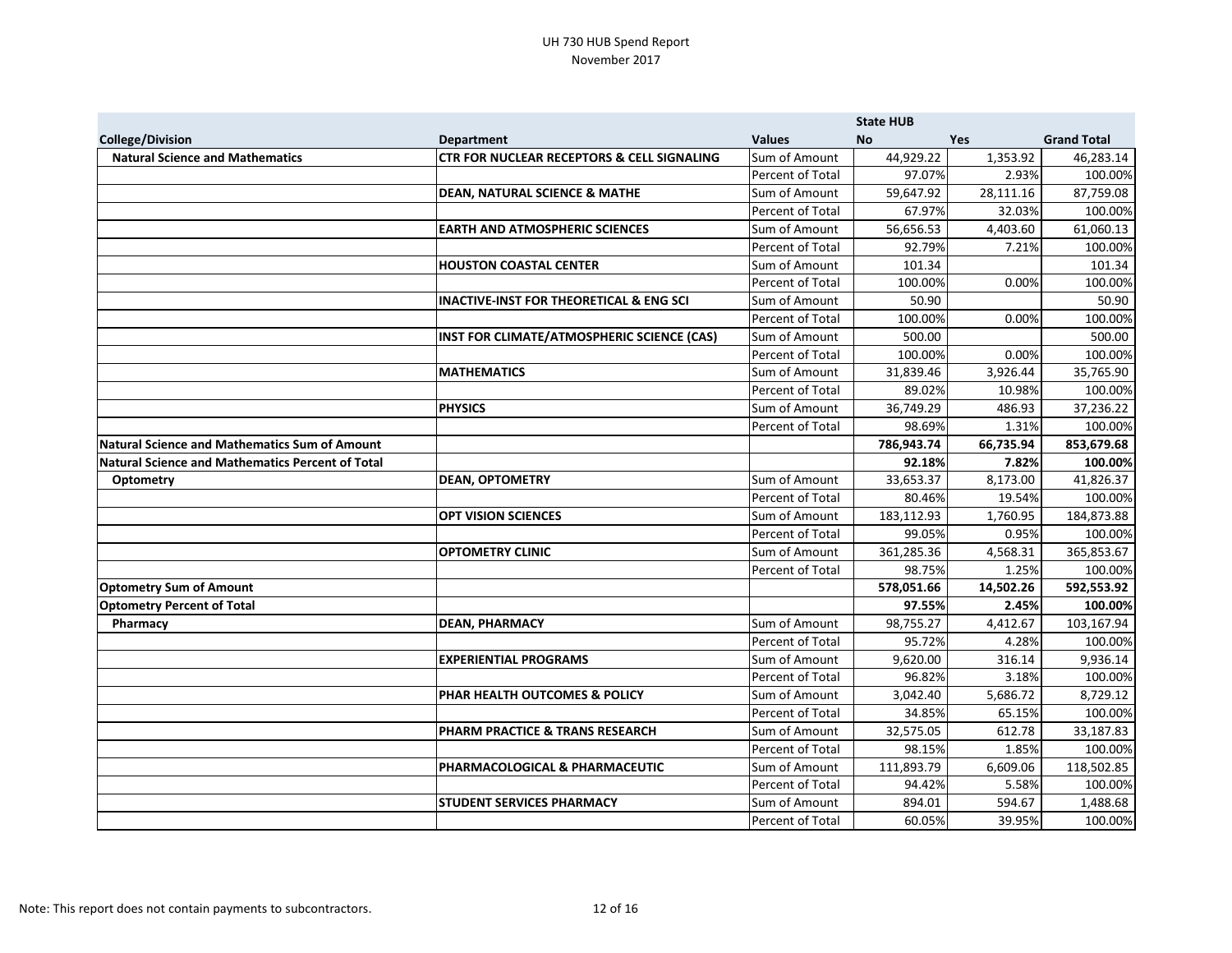|                                  |                                                     |                  | <b>State HUB</b> |            |                    |
|----------------------------------|-----------------------------------------------------|------------------|------------------|------------|--------------------|
| <b>College/Division</b>          | <b>Department</b>                                   | <b>Values</b>    | <b>No</b>        | <b>Yes</b> | <b>Grand Total</b> |
| Pharmacy Sum of Amount           |                                                     |                  | 256,780.52       | 18,232.04  | 275,012.56         |
| <b>Pharmacy Percent of Total</b> |                                                     |                  | 93.37%           | 6.63%      | 100.00%            |
| Research                         | ADVANCED MANUFACTURING INSTITUTE (AMI)              | Sum of Amount    | 29,842.16        |            | 29,842.16          |
|                                  |                                                     | Percent of Total | 100.00%          | 0.00%      | 100.00%            |
|                                  | <b>ANIMAL CARE OPERATIONS</b>                       | Sum of Amount    | 39,092.63        | 1,604.78   | 40,697.41          |
|                                  |                                                     | Percent of Total | 96.06%           | 3.94%      | 100.00%            |
|                                  | <b>BUSINESS OPERATIONS &amp; IT</b>                 | Sum of Amount    | 8,486.36         | 10,108.04  | 18,594.40          |
|                                  |                                                     | Percent of Total | 45.64%           | 54.36%     | 100.00%            |
|                                  | <b>CENTER FOR ADVANCED COMPUTING &amp; DATA SYS</b> | Sum of Amount    | 4,338.60         | 4,243.84   | 8,582.44           |
|                                  |                                                     | Percent of Total | 50.55%           | 49.45%     | 100.00%            |
|                                  | <b>CENTER FOR INDUSTRIAL PARTNERS</b>               | Sum of Amount    | 134.25           | 848.72     | 982.97             |
|                                  |                                                     | Percent of Total | 13.66%           | 86.34%     | 100.00%            |
|                                  | <b>DIV OF RESEARCH BUSINESS OPERATIONS</b>          | Sum of Amount    |                  | 2,286.35   | 2,286.35           |
|                                  |                                                     | Percent of Total | 0.00%            | 100.00%    | 100.00%            |
|                                  | <b>DOR COMMUNICATIONS</b>                           | Sum of Amount    |                  | 280.38     | 280.38             |
|                                  |                                                     | Percent of Total | 0.00%            | 100.00%    | 100.00%            |
|                                  | <b>ENVIRONMENT HEALTH &amp; LIFE SAFETY</b>         | Sum of Amount    | 7,270.41         |            | 7,270.41           |
|                                  |                                                     | Percent of Total | 100.00%          | 0.00%      | 100.00%            |
|                                  | <b>GRANT DEVELOPMENT</b>                            | Sum of Amount    | 460.60           |            | 460.60             |
|                                  |                                                     | Percent of Total | 100.00%          | 0.00%      | 100.00%            |
|                                  | <b>GRANTS AND CONTRACTS</b>                         | Sum of Amount    | 1,794.10         | 9,735.12   | 11,529.22          |
|                                  |                                                     | Percent of Total | 15.56%           | 84.44%     | 100.00%            |
|                                  | <b>HEALTH RESEARCH INSTITUTE</b>                    | Sum of Amount    | 3,533.23         | 1,666.28   | 5,199.51           |
|                                  |                                                     | Percent of Total | 67.95%           | 32.05%     | 100.00%            |
|                                  | <b>OFFICE OF INTELLECTUAL PROPERTY MGMT</b>         | Sum of Amount    | 285,588.38       | 201.65     | 285,790.03         |
|                                  |                                                     | Percent of Total | 99.93%           | 0.07%      | 100.00%            |
|                                  | <b>RESEARCH</b>                                     | Sum of Amount    | 88,504.28        | 419.33     | 88,923.61          |
|                                  |                                                     | Percent of Total | 99.53%           | 0.47%      | 100.00%            |
|                                  | RESEARCH POLICIES/COMPLIANCE/COMMITTEES             | Sum of Amount    | 648.74           |            | 648.74             |
|                                  |                                                     | Percent of Total | 100.00%          | 0.00%      | 100.00%            |
|                                  | <b>TIMES</b>                                        | Sum of Amount    | 19,907.11        | 2,666.71   | 22,573.82          |
|                                  |                                                     | Percent of Total | 88.19%           | 11.81%     | 100.00%            |
|                                  | TX CTR SUPERCONDUCTIVITY AT UH                      | Sum of Amount    | 14,614.84        | 1,051.67   | 15,666.51          |
|                                  |                                                     | Percent of Total | 93.29%           | 6.71%      | 100.00%            |
|                                  | TX OBESITY RESEARCH CENTER                          | Sum of Amount    | 15,368.12        | 286.47     | 15,654.59          |
|                                  |                                                     | Percent of Total | 98.17%           | 1.83%      | 100.00%            |
|                                  | UH SEQUENCING CORE FACILITY                         | Sum of Amount    | 24,415.67        |            | 24,415.67          |
|                                  |                                                     | Percent of Total | 100.00%          | 0.00%      | 100.00%            |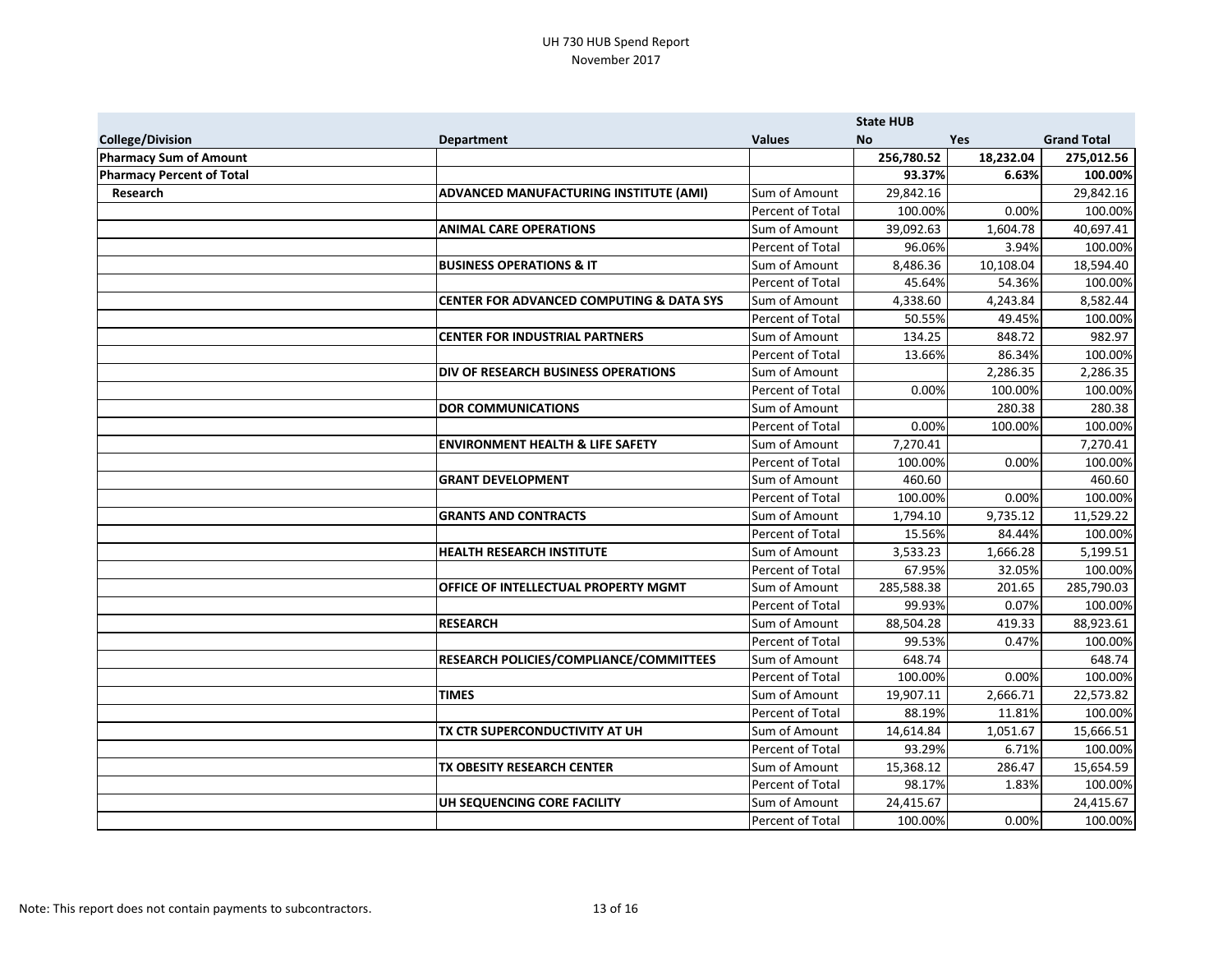|                                           |                                                  |                  | <b>State HUB</b> |           |                    |
|-------------------------------------------|--------------------------------------------------|------------------|------------------|-----------|--------------------|
| <b>College/Division</b>                   | <b>Department</b>                                | <b>Values</b>    | <b>No</b>        | Yes       | <b>Grand Total</b> |
| <b>Research Sum of Amount</b>             |                                                  |                  | 543,999.48       | 35,399.34 | 579,398.82         |
| <b>Research Percent of Total</b>          |                                                  |                  | 93.89%           | 6.11%     | 100.00%            |
| <b>School of Nursing</b>                  | <b>DEAN, SCHOOL OF NURSING</b>                   | Sum of Amount    | 12,500.51        | 364.18    | 12,864.69          |
|                                           |                                                  | Percent of Total | 97.17%           | 2.83%     | 100.00%            |
| <b>School of Nursing Sum of Amount</b>    |                                                  |                  | 12,500.51        | 364.18    | 12,864.69          |
| <b>School of Nursing Percent of Total</b> |                                                  |                  | 97.17%           | 2.83%     | 100.00%            |
| <b>Student Affairs</b>                    | <b>ADMISSIONS</b>                                | Sum of Amount    | 44,506.30        | 13,884.23 | 58,390.53          |
|                                           |                                                  | Percent of Total | 76.22%           | 23.78%    | 100.00%            |
|                                           | <b>CAMPUS RECREATION</b>                         | Sum of Amount    | 34,202.19        | 35,273.44 | 69,475.63          |
|                                           |                                                  | Percent of Total | 49.23%           | 50.77%    | 100.00%            |
|                                           | <b>CAMPUS SOLUTIONS SERVICES</b>                 | Sum of Amount    | 37,335.84        | 395.91    | 37,731.75          |
|                                           |                                                  | Percent of Total | 98.95%           | 1.05%     | 100.00%            |
|                                           | <b>CENTER FOR DIVERSITY &amp; INCLUSION</b>      | Sum of Amount    | 11,124.77        | 27.96     | 11,152.73          |
|                                           |                                                  | Percent of Total | 99.75%           | 0.25%     | 100.00%            |
|                                           | <b>CENTER FOR FRATERNITY &amp; SORORITY LIFE</b> | Sum of Amount    | 676.89           | 105.65    | 782.54             |
|                                           |                                                  | Percent of Total | 86.50%           | 13.50%    | 100.00%            |
|                                           | <b>CENTER FOR STUDENT INVOLVEMENT</b>            | Sum of Amount    | 3,128.64         | 805.95    | 3,934.59           |
|                                           |                                                  | Percent of Total | 79.52%           | 20.48%    | 100.00%            |
|                                           | <b>CENTER FOR STUDENT MEDIA</b>                  | Sum of Amount    | 11,842.48        | 180.31    | 12,022.79          |
|                                           |                                                  | Percent of Total | 98.50%           | 1.50%     | 100.00%            |
|                                           | <b>CENTER FOR STUDENTS W/DISABILITIES</b>        | Sum of Amount    | 72,364.20        | 58,497.47 | 130,861.67         |
|                                           |                                                  | Percent of Total | 55.30%           | 44.70%    | 100.00%            |
|                                           | <b>CHILDREN'S LEARNING CENTER</b>                | Sum of Amount    | 14,785.60        | 1,533.82  | 16,319.42          |
|                                           |                                                  | Percent of Total | 90.60%           | 9.40%     | 100.00%            |
|                                           | <b>COUGARS IN RECOVERY</b>                       | Sum of Amount    | 2,455.10         | 411.98    | 2,867.08           |
|                                           |                                                  | Percent of Total | 85.63%           | 14.37%    | 100.00%            |
|                                           | <b>COUNSELING AND PSYCH SVCS</b>                 | Sum of Amount    | 1,910.44         | 12,253.61 | 14,164.05          |
|                                           |                                                  | Percent of Total | 13.49%           | 86.51%    | 100.00%            |
|                                           | <b>DEAN OF STUDENTS</b>                          | Sum of Amount    | 1,698.22         | 1,283.24  | 2,981.46           |
|                                           |                                                  | Percent of Total | 56.96%           | 43.04%    | 100.00%            |
|                                           | <b>ENROLLMENT MANAGEMENT SERVICES</b>            | Sum of Amount    | 58,051.77        | 309.95    | 58,361.72          |
|                                           |                                                  | Percent of Total | 99.47%           | 0.53%     | 100.00%            |
|                                           | <b>LGBTQ RESOURCE CENTER</b>                     | Sum of Amount    | 25.82            | 78.69     | 104.51             |
|                                           |                                                  | Percent of Total | 24.71%           | 75.29%    | 100.00%            |
|                                           | <b>OFFICE OF THE UNIVERSITY REGISTRAR</b>        | Sum of Amount    | 2,915.65         | 40.46     | 2,956.11           |
|                                           |                                                  | Percent of Total | 98.63%           | 1.37%     | 100.00%            |
|                                           | <b>RELIGION CENTER</b>                           | Sum of Amount    | 1,132.32         | 78.38     | 1,210.70           |
|                                           |                                                  | Percent of Total | 93.53%           | 6.47%     | 100.00%            |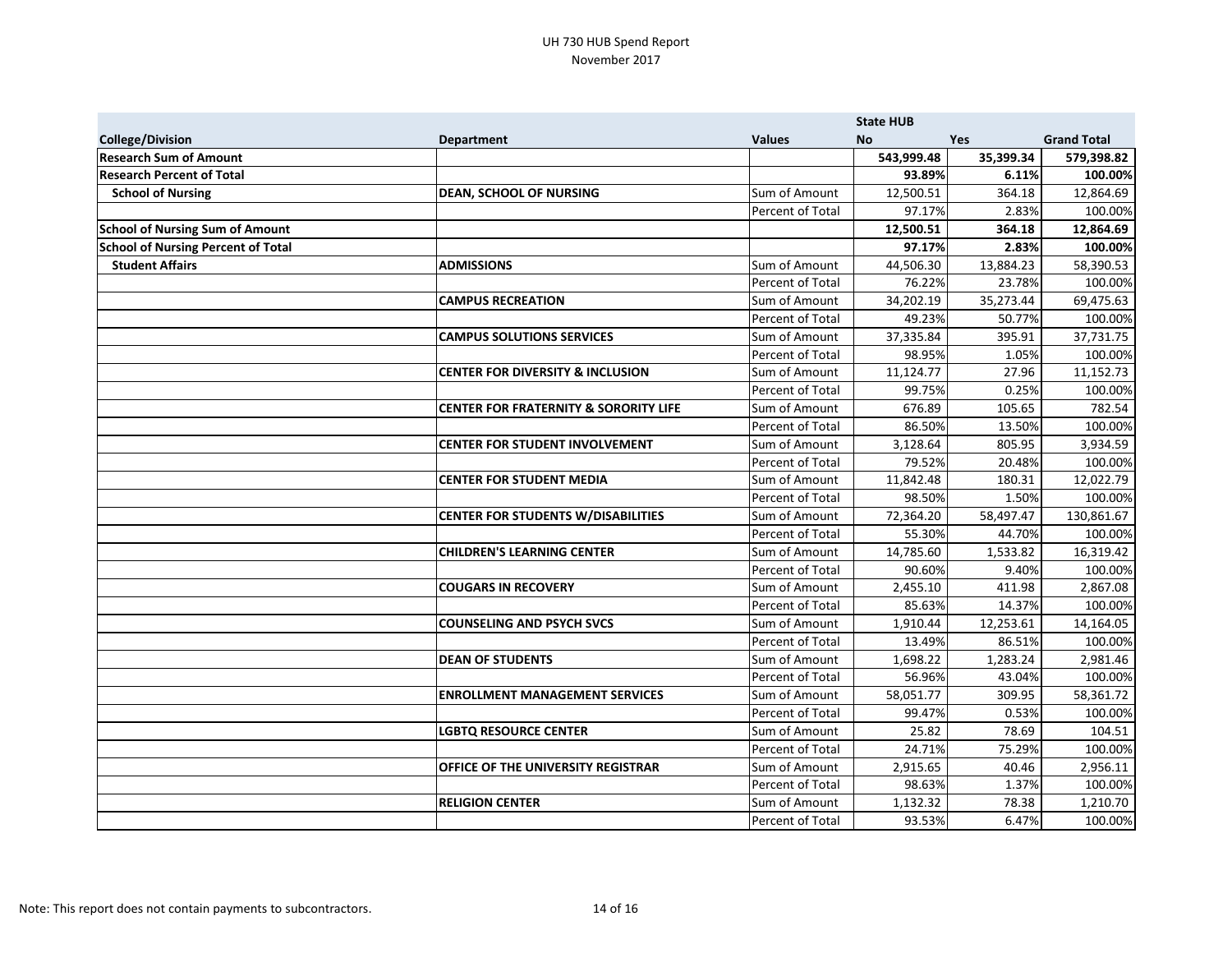|                                         |                                           |                  | <b>State HUB</b> |            |                    |
|-----------------------------------------|-------------------------------------------|------------------|------------------|------------|--------------------|
| <b>College/Division</b>                 | <b>Department</b>                         | <b>Values</b>    | <b>No</b>        | Yes        | <b>Grand Total</b> |
| <b>Student Affairs</b>                  | <b>SCHOLARSHIPS AND FINANCIAL AID</b>     | Sum of Amount    | 39.92            | 7,723.03   | 7,762.95           |
|                                         |                                           | Percent of Total | 0.51%            | 99.49%     | 100.00%            |
|                                         | <b>STU COMMUNICATION &amp; MARKETING</b>  | Sum of Amount    | 1,305.94         | 169.08     | 1,475.02           |
|                                         |                                           | Percent of Total | 88.54%           | 11.46%     | 100.00%            |
|                                         | <b>STUDENT AFFAIRS</b>                    | Sum of Amount    | 3,212.24         | 902.42     | 4,114.66           |
|                                         |                                           | Percent of Total | 78.07%           | 21.93%     | 100.00%            |
|                                         | <b>STUDENT AFFAIRS BUSINESS SERVICES</b>  | Sum of Amount    | 1,905.00         | 807.88     | 2,712.88           |
|                                         |                                           | Percent of Total | 70.22%           | 29.78%     | 100.00%            |
|                                         | <b>STUDENT AFFAIRS IT SERVICES</b>        | Sum of Amount    | 346.95           |            | 346.95             |
|                                         |                                           | Percent of Total | 100.00%          | 0.00%      | 100.00%            |
|                                         | <b>STUDENT CENTER</b>                     | Sum of Amount    | 20,126.45        | 2,657.71   | 22,784.16          |
|                                         |                                           | Percent of Total | 88.34%           | 11.66%     | 100.00%            |
|                                         | <b>STUDENT HEALTH CENTER</b>              | Sum of Amount    | 34,773.77        | 1,540.67   | 36,314.44          |
|                                         |                                           | Percent of Total | 95.76%           | 4.24%      | 100.00%            |
|                                         | <b>STUDENT HOUSING - RESID LIFE</b>       | Sum of Amount    | 51,585.67        | 1,648.05   | 53,233.72          |
|                                         |                                           | Percent of Total | 96.90%           | 3.10%      | 100.00%            |
|                                         | <b>UNIVERSITY CAREER SERVICES</b>         | Sum of Amount    | 2,248.93         | 75.21      | 2,324.14           |
|                                         |                                           | Percent of Total | 96.76%           | 3.24%      | 100.00%            |
|                                         | URBAN EXPERIENCE VPSA                     | Sum of Amount    | 1,574.94         |            | 1,574.94           |
|                                         |                                           | Percent of Total | 100.00%          | 0.00%      | 100.00%            |
|                                         | <b>VETERAN SERVICES</b>                   | Sum of Amount    | 17.99            | 176.11     | 194.10             |
|                                         |                                           | Percent of Total | 9.27%            | 90.73%     | 100.00%            |
|                                         | <b>WELLNESS CENTER</b>                    | Sum of Amount    | 243.45           | 156.84     | 400.29             |
|                                         |                                           | Percent of Total | 60.82%           | 39.18%     | 100.00%            |
|                                         | <b>WOMEN &amp; GENDER RESOURCE CENTER</b> | Sum of Amount    | 219.27           | 683.92     | 903.19             |
|                                         |                                           | Percent of Total | 24.28%           | 75.72%     | 100.00%            |
| <b>Student Affairs Sum of Amount</b>    |                                           |                  | 415,756.75       | 141,701.97 | 557,458.72         |
| <b>Student Affairs Percent of Total</b> |                                           |                  | 74.58%           | 25.42%     | 100.00%            |
| <b>Technology</b>                       | <b>CENTER FOR LIFE SCIENCES TECH</b>      | Sum of Amount    | 541.25           |            | 541.25             |
|                                         |                                           | Percent of Total | 100.00%          | 0.00%      | 100.00%            |
|                                         | <b>CONSTRUCTION MANAGEMENT</b>            | Sum of Amount    | 10,348.70        | 5,466.79   | 15,815.49          |
|                                         |                                           | Percent of Total | 65.43%           | 34.57%     | 100.00%            |
|                                         | <b>CTR FOR INFO SCRTY, RES &amp; EDU</b>  | Sum of Amount    |                  | 303.38     | 303.38             |
|                                         |                                           | Percent of Total | 0.00%            | 100.00%    | 100.00%            |
|                                         | <b>DEAN, TECHNOLOGY</b>                   | Sum of Amount    | 23,968.61        | 3,801.06   | 27,769.67          |
|                                         |                                           | Percent of Total | 86.31%           | 13.69%     | 100.00%            |
|                                         | <b>ENGINEERING TECHNOLOGY</b>             | Sum of Amount    | 8,421.30         | 90.68      | 8,511.98           |
|                                         |                                           | Percent of Total | 98.93%           | 1.07%      | 100.00%            |